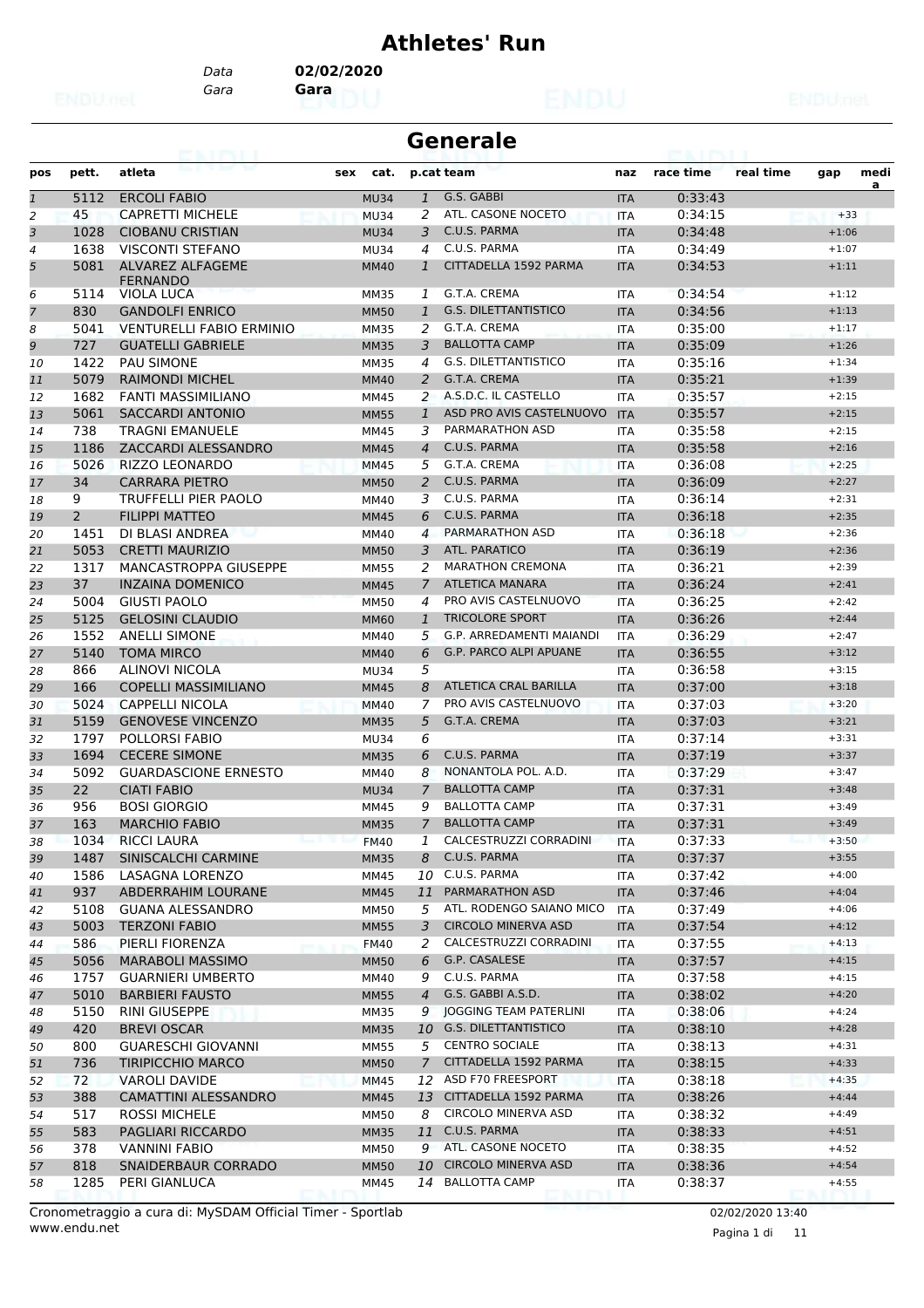| pos        | pett.      | atleta                                           | sex<br>cat.                |                | p.cat team                              | naz               | race time          | real time | gap                | medi<br>a |
|------------|------------|--------------------------------------------------|----------------------------|----------------|-----------------------------------------|-------------------|--------------------|-----------|--------------------|-----------|
| 59         | 1355       | <b>CAMPI MATTEO</b>                              | <b>MM40</b>                |                | 10 A.S.D. VENGO LI'                     | <b>ITA</b>        | 0:38:39            |           | $+4:56$            |           |
| 60         | 5019       | <b>TOGNARI ROBERTO</b>                           | <b>MM40</b>                | 11             | PRO AVIS CASTELNUOVO                    | <b>ITA</b>        | 0:38:39            |           | $+4:57$            |           |
| 61         | 1533       | <b>GROPPELLI CLAUDIO</b>                         | <b>MM55</b>                | 6              | C.U.S. PARMA                            | <b>ITA</b>        | 0:38:39            |           | $+4:57$            |           |
| 62         | 626        | <b>ARENA LETTERIO</b>                            | MM50                       |                | 11 G.P. QUADRIFOGLIO                    | <b>ITA</b>        | 0:38:49            |           | $+5:07$            |           |
| 63         | 5157       | <b>CASALI FABIO</b>                              | <b>MM40</b>                |                | 12 G.S. DILETTANTISTICO                 | <b>ITA</b>        | 0:38:50            |           | $+5:07$            |           |
| 64         | 1053       | <b>GALLONI GIACOMO</b>                           | <b>MU34</b>                | 8              | C.U.S. PARMA                            | <b>ITA</b>        | 0:38:51            |           | $+5:08$            |           |
| 65         | 649        | <b>OCCHI SIMONE</b>                              | <b>MM45</b>                | 15             | <b>G.S.SELF ATL. MONTANARI</b>          | <b>ITA</b>        | 0:38:57            |           | $+5:15$            |           |
| 66         | 1486       | <b>MARIOTTI GIANLUCA</b>                         | <b>MM45</b>                |                | 16 MARATHON CREMONA                     | <b>ITA</b>        | 0:38:59            |           | $+5:17$            |           |
| 67         | 661        | <b>BERNI ANDREA</b>                              | <b>MU34</b>                | 9              | <b>RUN CARD</b>                         | <b>ITA</b>        | 0:39:00            |           | $+5:18$            |           |
| 68         | 485        | <b>BELLI SIMONE</b>                              | MM40                       | 13             | G.S. TOCCALMATTO                        | <b>ITA</b>        | 0:39:02            |           | $+5:20$            |           |
| 69         | 786        | <b>DONATO DAVIDE</b>                             | <b>MM35</b>                |                | 12 ATL. PIACENZA                        | <b>ITA</b>        | 0:39:04            |           | $+5:22$            |           |
| 70         | 1710       | <b>ALLODI ANDREA</b>                             | MM45                       |                | 17 C.U.S. PARMA                         | <b>ITA</b>        | 0:39:06            |           | $+5:23$            |           |
| 71         | 5060       | <b>BERTUCCELLI LUCIANA</b>                       | <b>FM45</b>                | $\mathbf{1}$   | PRO AVIS CASTELNUOVO                    | <b>ITA</b>        | 0:39:08            |           | $+5:25$            |           |
| 72         | 414        | DALLA FIORA ALBERTO                              | <b>MM45</b>                | 18             | ATLETICA MANARA                         | <b>ITA</b>        | 0:39:09            |           | $+5:26$            |           |
| 73         | 613        | POZUELO CASADO MARCOS                            | <b>MU34</b>                |                | 10 C.U.S. PARMA                         | <b>ITA</b>        | 0:39:10            |           | $+5:27$            |           |
| 74         | 213        | <b>DAVOLI GIANNI</b>                             | <b>MM50</b>                |                | 12 ATLETICA MANARA                      | <b>ITA</b>        | 0:39:10            |           | $+5:28$            |           |
| 75         | 731        | <b>LEONCINI MAURIZIO</b>                         | <b>MM45</b>                | 19             | POL. PONTREMOLESE                       | <b>ITA</b>        | 0:39:13            |           | $+5:31$            |           |
| 76         | 5107       | <b>BERTOLOTTI DIEGO</b>                          | <b>MU34</b>                |                | 11 C.U.S. PARMA                         | <b>ITA</b>        | 0:39:15            |           | $+5:32$            |           |
| 77         | 5144       | <b>ASSANDRI DAVIDE</b>                           | <b>MM35</b>                | 13             | <b>OMBRIANO RUNNING</b>                 | <b>ITA</b>        | 0:39:18            |           | $+5:35$            |           |
| 78         | 269        | <b>ELLI ROBERTO</b>                              | MM60                       | 2              | <b>ATLETICA MANARA</b>                  | <b>ITA</b>        | 0:39:18            |           | $+5:36$            |           |
| 79         | 895        | <b>SCIRPOLI LEONARDO</b>                         | <b>MM35</b>                |                | 14 PARMARATHON ASD                      | <b>ITA</b>        | 0:39:23            |           | $+5:40$            |           |
| 80         | 5169       | ATTARDO PIERLUIGI                                | <b>MM60</b>                | 3              | FUTURA - SOC. COOP. SPORT               | <b>ITA</b>        | 0:39:25            |           | $+5:43$            |           |
| 81         | 14         | <b>TUCCI FELICE</b>                              | <b>MM55</b>                | $\overline{7}$ | <b>BALLOTTA CAMP</b>                    | <b>ITA</b>        | 0:39:28            |           | $+5:46$            |           |
| 82         | 373        | <b>GENCHI ANDREA</b>                             | <b>MM45</b>                | 20             | G.P. QUADRIFOGLIO                       | <b>ITA</b>        | 0:39:32            |           | $+5:49$            |           |
| 83         | 1308       | <b>RAPETTA FABIO</b>                             | <b>MM40</b>                | 14             | <b>PARMARATHON ASD</b>                  | <b>ITA</b>        | 0:39:36            |           | $+5:53$            |           |
| 84         | 280        | <b>BAROZZI MASSIMO</b>                           | MM45                       | 21             |                                         | <b>ITA</b>        | 0:39:40            |           | $+5:58$            |           |
| 85         | 1780       | <b>IAPPINI STEFANO</b>                           | <b>MM45</b>                |                | 22 CITTADELLA 1592 PARMA                | <b>ITA</b>        | 0:39:42            |           | $+5:59$            |           |
| 86         | 505        | PISTILLI GIANLUCA                                | MM40                       |                | 15 C.U.S. PARMA                         | <b>ITA</b>        | 0:39:43            |           | $+6:00$            |           |
| 87         | 1499       | <b>CLIVIO ALESSANDRO</b>                         | <b>MM50</b>                | 13             | CITTADELLA 1592 PARMA                   | <b>ITA</b>        | 0:39:48            |           | $+6:05$            |           |
| 88         | 5153       | SABETTA LUIGI                                    | <b>MM45</b>                |                | 23 FOLGORE TEAM                         | <b>ITA</b>        | 0:39:56            |           | $+6:13$            |           |
| 89         | 98         | PIAZZA ROBERTO                                   | <b>MM55</b>                | 8              | C.U.S. PARMA                            | <b>ITA</b>        | 0:39:57            |           | $+6:15$            |           |
| 90         | 689        | <b>ZANELLA ANTONIO</b>                           | MM45                       |                | 24 C.U.S. PARMA                         | <b>ITA</b>        | 0:39:59            |           | $+6:17$            |           |
| 91         | 1361       | <b>VEZZANI ALESSANDRO</b>                        | <b>MM40</b>                |                | 16 CIRCOLO MINERVA ASD                  | <b>ITA</b>        | 0:40:02            |           | $+6:20$            |           |
| 92         | 5015       | SPAGLIARDI ANTONIO                               | <b>MM55</b>                | 9              | G.P. CASALESE                           | <b>ITA</b>        | 0:40:03            |           | $+6:21$            |           |
| 93         | 89         | <b>CORSINI GIUSEPPE</b>                          | <b>MM35</b>                | 15             | <b>LIBERI</b>                           | <b>ITA</b>        | 0:40:04            |           | $+6:22$            |           |
| 94         | 5130       | <b>MORELLI VILLIAM</b>                           | <b>MM60</b>                | 4              | ATLETICA IMPRESA PO                     | <b>ITA</b>        | 0:40:12            |           | $+6:30$            |           |
| 95         | 792        | PINOTTI GIANLUCA                                 | <b>MU34</b>                |                | 12 G.P. QUADRIFOGLIO                    | <b>ITA</b>        | 0:40:14            |           | $+6:32$            |           |
| 96         | 5037       | CATTANI DANIELE                                  | <b>MM40</b>                | 17             | PRO AVIS CASTELNUOVO<br>25 C.U.S. PARMA | <b>ITA</b>        | 0:40:14            |           | $+6:32$<br>$+6:33$ |           |
| 97         | 1466       | <b>CONTESINI IVANO</b>                           | <b>MM45</b>                |                | 18 PARMARATHON ASD                      | <b>ITA</b>        | 0:40:16            |           |                    |           |
| 98         | 1640       | NADOTTI LUCA                                     | MM40                       |                | 16 ASD F70 FREESPORT                    | ITA               | 0:40:26            |           | $+6:44$            |           |
| 99         | 1306       | <b>LANZI ANDREA</b>                              | <b>MM35</b>                |                | 14 PARMARATHON ASD                      | <b>ITA</b>        | 0:40:31            |           | $+6:48$<br>$+6:50$ |           |
| 100        | 865        | DE RINALDIS ANDREA                               | <b>MM50</b>                |                | 10 CIRCOLO MINERVA ASD                  | ITA               | 0:40:33            |           |                    |           |
| 101        | 460<br>778 | <b>MORGANTI MARCO</b><br><b>ZEFFERI FABRIZIO</b> | <b>MM55</b>                |                | 26 C.U.S. PARMA                         | <b>ITA</b>        | 0:40:40<br>0:40:41 |           | $+6:58$<br>$+6:59$ |           |
| 102        | 1305       | <b>LANZI FABIO</b>                               | MM45                       |                | 17 ASD F70 FREESPORT                    | <b>ITA</b>        | 0:40:42            |           | $+6:59$            |           |
| 103<br>104 | 639        | PANCIROLI LUCA                                   | <b>MM35</b><br><b>MU34</b> |                | 13 ATLETICA MANARA                      | <b>ITA</b><br>ITA | 0:40:43            |           | $+7:00$            |           |
| 105        | 5113       | ZAVANELLA VITTORIO                               | MM65                       | $\mathbf{1}$   | PRO AVIS CASTELNUOVO                    | <b>ITA</b>        | 0:40:43            |           | $+7:01$            |           |
| 106        | 632        | NEGRI PIETRO                                     | <b>MU34</b>                |                | 14 RUN CARD                             | ITA               | 0:40:44            |           | $+7:02$            |           |
| 107        | 51         | <b>OSSIPRANDI STEFANO</b>                        | <b>MM50</b>                |                | 15 CITTADELLA 1592 PARMA                | <b>ITA</b>        | 0:40:45            |           | $+7:03$            |           |
| 108        | 860        | <b>VENE' GIOVANNI</b>                            | MM45                       |                | 27 KINO MANA                            | ITA               | 0:40:48            |           | $+7:05$            |           |
| 109        | 488        | <b>LOTTICI IVAN</b>                              | <b>MM40</b>                |                | 19 G.S. TOCCALMATTO                     | <b>ITA</b>        | 0:40:51            |           | $+7:09$            |           |
| 110        | 1541       | PIRO MATTEO                                      | MM35                       |                | 18 SSD SPORT UNIVERSITY                 | ITA               | 0:40:53            |           | $+7:11$            |           |
| 111        | 5096       | <b>GARERI NICOLAS</b>                            | <b>MM35</b>                |                | 19 G.S.SELF ATL. MONTANARI              | <b>ITA</b>        | 0:40:54            |           | $+7:11$            |           |
| 112        | 5095       | <b>MASIA ROBERTO</b>                             | MM45                       |                | 28 G.P. CASALESE                        | ITA               | 0:40:54            |           | $+7:12$            |           |
| 113        | 1763       | CASTAGNA GIANFRANCO                              | <b>MM50</b>                |                | 16 CENTRO SOCIALE                       | <b>ITA</b>        | 0:40:59            |           | $+7:17$            |           |
| 114        | 5059       | <b>GRUPPIONI ALBERTO</b>                         | MM65                       | 2              | PODISTICA PONTELUNGO                    | ITA               | 0:41:00            |           | $+7:18$            |           |
| 115        | 5161       | <b>DAVOLI GIANLUCA</b>                           | <b>MM45</b>                |                | 29 ASD 'VINI FANTINI'                   | <b>ITA</b>        | 0:41:00            |           | $+7:18$            |           |
| 116        | 130        | <b>ORSI MICHELE</b>                              | <b>MM50</b>                | 17             |                                         | ITA               | 0:41:01            |           | $+7:19$            |           |
| 117        | 627        | <b>BERTI FABRIZIO</b>                            | <b>MM45</b>                |                | 30 UISP COMITATO TERR.LE                | <b>ITA</b>        | 0:41:03            |           | $+7:21$            |           |
| 118        | 750        | <b>SCRIVANI STEFANO</b>                          | MM45                       |                | 31 G.S. TOCCALMATTO                     | ITA               | 0:41:07            |           | $+7:24$            |           |
| 119        | 1567       | <b>CATTANI PAOLO</b>                             | <b>MM50</b>                |                | 18 C.U.S. PARMA                         | <b>ITA</b>        | 0:41:11            |           | $+7:29$            |           |
| 120        | 474        | <b>COFFRINI MARCO</b>                            | MM50                       |                | 19 CIRCOLO MINERVA ASD                  | ITA               | 0:41:16            |           | $+7:34$            |           |
| 121        | 228        | <b>CIRILLO GEPPINO</b>                           | <b>MM50</b>                |                | 20 CENTRO SOCIALE                       | <b>ITA</b>        | 0:41:18            |           | $+7:36$            |           |
| 122        | 5014       | <b>BOCCHI DANILO</b>                             | MM45                       |                | 32 C.U.S. PARMA                         | ITA               | 0:41:24            |           | $+7:41$            |           |
|            |            |                                                  |                            |                |                                         |                   |                    |           |                    |           |

Pagina 2 di 11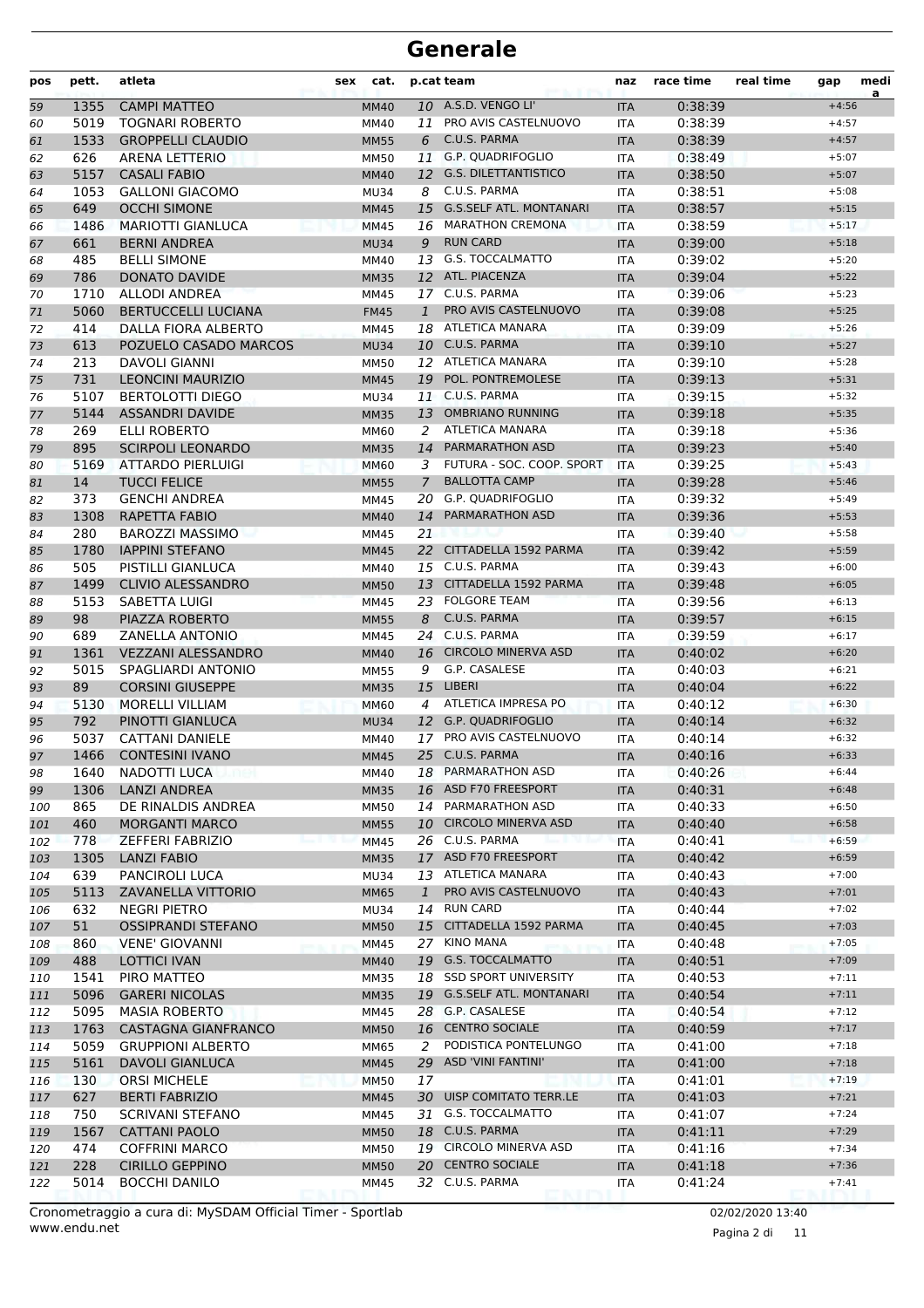| pos | pett. | atleta                         | sex | cat.        |                | p.cat team                      | naz        | race time | real time | gap     | medi<br>a |
|-----|-------|--------------------------------|-----|-------------|----------------|---------------------------------|------------|-----------|-----------|---------|-----------|
| 123 | 5017  | <b>MASTROBERARDINO MARIO</b>   |     | <b>MM65</b> |                | 3 PRO AVIS CASTELNUOVO          | <b>ITA</b> | 0:41:25   |           | $+7:42$ |           |
| 124 | 5020  | <b>BORDIGONI SIMONE</b>        |     | <b>MM50</b> | 21             | PRO AVIS CASTELNUOVO            | ITA        | 0:41:31   |           | $+7:49$ |           |
| 125 | 1669  | <b>TAMBORINI MARCO</b>         |     | <b>MM40</b> | 20             | C.U.S. PARMA                    | <b>ITA</b> | 0:41:35   |           | $+7:53$ |           |
| 126 | 5129  | POGGETTI FRANCESCO             |     | <b>MM35</b> |                | 20 FUTURA - SOC. COOP. SPORT    | <b>ITA</b> | 0:41:36   |           | $+7:54$ |           |
| 127 | 5009  | <b>SPERONI PAOLO</b>           |     | <b>MM35</b> | 21             | ATL. CASONE NOCETO              | <b>ITA</b> | 0:41:36   |           | $+7:54$ |           |
| 128 | 354   | <b>MORI DAVIDE</b>             |     | MM45        |                | 33 G.P. QUADRIFOGLIO            | <b>ITA</b> | 0:41:37   |           | $+7:55$ |           |
| 129 | 968   | LASAGNA GIACOMO CARLO          |     | <b>MU34</b> | 15             |                                 | <b>ITA</b> | 0:41:37   |           | $+7:55$ |           |
| 130 | 1334  | MICALE SALVATORE               |     | <b>MM40</b> | 21             | PARMARATHON ASD                 | <b>ITA</b> | 0:41:37   |           | $+7:55$ |           |
| 131 | 1762  | <b>EMANUELLI GIANMARCO</b>     |     | <b>MM50</b> |                | 22 A.S.D. 3T                    | <b>ITA</b> | 0:41:38   |           | $+7:55$ |           |
| 132 | 366   | SABINI ELENA                   |     | <b>FU34</b> | 1              | C.U.S. PARMA                    | <b>ITA</b> | 0:41:38   |           | $+7:56$ |           |
| 133 | 5166  | <b>SALVINI RENATO</b>          |     | <b>MM45</b> | 34             | <b>RUNNING OLTREPO'</b>         | <b>ITA</b> | 0:41:39   |           | $+7:57$ |           |
| 134 | 1511  | <b>MEZZADRI LUCA</b>           |     | MM45        |                | 35 ATLETICA MANARA              | <b>ITA</b> | 0:41:41   |           | $+7:59$ |           |
| 135 | 1292  | <b>GHIRETTI GIULIA</b>         |     | <b>FM35</b> | $\mathbf{1}$   | C.U.S. PARMA                    | <b>ITA</b> | 0:41:43   |           | $+8:01$ |           |
| 136 | 1664  | <b>VOLANTE LUCA</b>            |     | <b>MM45</b> | 36             | TRC TRAVERSETOLO RUNNING ITA    |            | 0:41:47   |           | $+8:04$ |           |
| 137 | 5036  | <b>CECI GIAN MARIA</b>         |     | <b>MU34</b> |                | 16 A.S.D. 3T                    | <b>ITA</b> | 0:41:48   |           | $+8:05$ |           |
| 138 | 5115  | <b>COTER MARIO</b>             |     | <b>MM70</b> | 1              | <b>G. ALPINISTICO VERTOVESE</b> | <b>ITA</b> | 0:41:49   |           | $+8:06$ |           |
| 139 | 526   | <b>BORELLA ALESSANDRO</b>      |     | <b>MM45</b> |                | 37 G.S. DILETTANTISTICO         | <b>ITA</b> | 0:41:49   |           | $+8:07$ |           |
| 140 | 180   | OTTOBONI LUCIANO               |     | MM60        |                | 5 ATLETICA CRAL BARILLA         | <b>ITA</b> | 0:41:51   |           | $+8:09$ |           |
| 141 | 816   | <b>BARBIERI MAURO</b>          |     | <b>MM50</b> |                | 23 KINO MANA                    | <b>ITA</b> | 0:41:52   |           | $+8:10$ |           |
| 142 | 984   | <b>OLIVIERI ENRICO</b>         |     | <b>MM45</b> |                | 38 PARMARATHON ASD              | <b>ITA</b> | 0:41:55   |           | $+8:13$ |           |
| 143 | 5139  | <b>ZANNI MIRKO</b>             |     | <b>MM55</b> | 11             | G.S. GABBI                      | <b>ITA</b> | 0:41:57   |           | $+8:15$ |           |
| 144 | 5016  | <b>VILLIRILLO ANTONIO</b>      |     | <b>MM45</b> | 39             | PRO AVIS CASTELNUOVO            | <b>ITA</b> | 0:41:59   |           | $+8:17$ |           |
| 145 | 5034  | <b>GIOVANARDI NICOLO'</b>      |     | <b>MU34</b> |                | 17 RUN CARD                     | <b>ITA</b> | 0:42:02   |           | $+8:20$ |           |
| 146 | 1307  | <b>COLLA PAOLO</b>             |     | MM45        | 40             | PARMARATHON ASD                 | <b>ITA</b> | 0:42:03   |           | $+8:21$ |           |
| 147 | 193   | <b>GRIGNAFFINI ENRICO</b>      |     | <b>MM50</b> |                | 24 ATLETICA CRAL BARILLA        | <b>ITA</b> | 0:42:06   |           | $+8:23$ |           |
| 148 | 1747  | MARENGHI ALESSANDRO            |     | MM45        |                | 41 G.P. QUADRIFOGLIO            | ITA        | 0:42:08   |           | $+8:25$ |           |
| 149 | 556   | <b>FERRI GIANMARIA</b>         |     | <b>MM50</b> |                | 25 ATL. CASONE NOCETO           | <b>ITA</b> | 0:42:09   |           | $+8:26$ |           |
| 150 | 140   | <b>CURATI SIMONE</b>           |     | <b>MM55</b> | 12             | PARMARATHON ASD                 | <b>ITA</b> | 0:42:09   |           | $+8:27$ |           |
| 151 | 431   | LASAGNA LEA                    |     | <b>FU34</b> | 2              | C.U.S. PARMA                    | <b>ITA</b> | 0:42:11   |           | $+8:29$ |           |
| 152 | 1739  | CASELLI LUCA                   |     | MM40        |                | 22 C.U.S. PARMA                 | <b>ITA</b> | 0:42:12   |           | $+8:29$ |           |
| 153 | 5080  | <b>BETTINI ELISA</b>           |     | <b>FM45</b> | 2              | POL. DIL. SANRAFEL              | <b>ITA</b> | 0:42:13   |           | $+8:30$ |           |
| 154 | 1705  | <b>BACCHI TANANI CRISTIANO</b> |     | MM40        | 23             | <b>G.P. QUADRIFOGLIO</b>        | <b>ITA</b> | 0:42:13   |           | $+8:31$ |           |
| 155 | 5099  | <b>TASINI MANUELE</b>          |     | <b>MM65</b> | $\overline{4}$ | PODISTICA PONTELUNGO            | <b>ITA</b> | 0:42:15   |           | $+8:33$ |           |
| 156 | 844   | <b>FERMI SILVIA</b>            |     | <b>FM45</b> | 3              |                                 | <b>ITA</b> | 0:42:19   |           | $+8:36$ |           |
| 157 | 1582  | <b>MAZZA MATTEO</b>            |     | <b>MM35</b> | 22             | <b>G.S. TOCCALMATTO</b>         | <b>ITA</b> | 0:42:21   |           | $+8:39$ |           |
| 158 | 521   | <b>MARANI ALBERTO</b>          |     | <b>MM50</b> |                | 26 G.S. TOCCALMATTO             | <b>ITA</b> | 0:42:22   |           | $+8:39$ |           |
| 159 | 5030  | DE GIOVANNI DARIO              |     | <b>MM50</b> |                | 27 ATLETICA FRIGNANO PAVULLO    | <b>ITA</b> | 0:42:23   |           | $+8:40$ |           |
| 160 | 159   | <b>SCARSELLA MAURIZIO</b>      |     | <b>MM50</b> | 28             | ATLETICA CRAL BARILLA           | ITA        | 0:42:25   |           | $+8:43$ |           |
| 161 | 160   | PEDERZANI DAVIDE               |     | <b>MM50</b> |                | 29 ATLETICA CRAL BARILLA        | <b>ITA</b> | 0:42:27   |           | $+8:45$ |           |
| 162 | 1563  | <b>GIURANNO SERGIO</b>         |     | <b>MM50</b> |                | 30 C.U.S. PARMA                 | ITA        | 0:42:28   |           | $+8:45$ |           |
| 163 | 1753  | <b>DOTTI GUIDO</b>             |     | <b>MM40</b> |                | 24 CRAL AMPS ASD                | <b>ITA</b> | 0:42:29   |           | $+8:46$ |           |
| 164 | 571   | PATTERA MIRCO                  |     | <b>MU34</b> |                | 18 C.U.S. PARMA                 | ITA        | 0:42:30   |           | $+8:48$ |           |
| 165 | 5137  | <b>TREGLIA GIOVANNI</b>        |     | <b>MM40</b> |                | 25 RUN CARD                     | <b>ITA</b> | 0:42:32   |           | $+8:50$ |           |
| 166 | 1328  | <b>LANZANI LUCA</b>            |     | <b>MM40</b> |                | 26 CRAL AMPS ASD                | ITA        | 0:42:36   |           | $+8:54$ |           |
| 167 | 244   | <b>FEDERICI CARLO</b>          |     | <b>MM50</b> | 31             | POLISPORTIVA TORRILE            | <b>ITA</b> | 0:42:38   |           | $+8:56$ |           |
| 168 | 338   | <b>CARLONI ANDREA</b>          |     | <b>MM50</b> |                | 32 G.S. TOCCALMATTO             | ITA        | 0:42:41   |           | $+8:59$ |           |
| 169 | 316   | LOFINO OTTAVIO                 |     | <b>MM45</b> |                | 42 LIBERI                       | <b>ITA</b> | 0:42:42   |           | $+9:00$ |           |
| 170 | 390   | ALIANI ADRIANO                 |     | MM45        |                | 43 G.S. TOCCALMATTO             | ITA        | 0:42:46   |           | $+9:04$ |           |
| 171 | 5147  | <b>CERATO ANDREA</b>           |     | <b>MM40</b> |                | 27 UISP COMITATO TERR.LE        | <b>ITA</b> | 0:42:48   |           | $+9:06$ |           |
| 172 | 510   | PINETTI GUIDO                  |     | <b>MM40</b> |                | 28 CIRCOLO MINERVA ASD          | ITA        | 0:42:49   |           | $+9:06$ |           |
| 173 | 58    | DALL'OVO MAURIZIO              |     | <b>MM45</b> | 44             | <b>CIRCOLO MINERVA ASD</b>      | <b>ITA</b> | 0:42:49   |           | $+9:07$ |           |
| 174 | 1066  | PEDRAZZONI PAOLO               |     | <b>MM50</b> | 33             | ASD F70 FREESPORT               | <b>ITA</b> | 0:42:52   |           | $+9:10$ |           |
| 175 | 773   | <b>GALLONI GIANPIETRO</b>      |     | <b>MU34</b> | 19             |                                 | <b>ITA</b> | 0:42:59   |           | $+9:17$ |           |
| 176 | 1509  | <b>BIZZI LORENZO</b>           |     | <b>MU34</b> | 20             | PARMARATHON ASD                 | ITA        | 0:43:00   |           | $+9:17$ |           |
| 177 | 592   | SILVA GIULIANO                 |     | <b>MM55</b> |                | 13 CIRCOLO MINERVA ASD          | <b>ITA</b> | 0:43:00   |           | $+9:18$ |           |
| 178 | 1407  | ORSINI LORENZO                 |     | MM40        |                | 29 G.P. MARCIATORI PARMENSI     | ITA        | 0:43:02   |           | $+9:20$ |           |
| 179 | 1613  | <b>BENADUSI CRISTIANO</b>      |     | <b>MM45</b> |                | 45 PARMARATHON ASD              | <b>ITA</b> | 0:43:09   |           | $+9:26$ |           |
| 180 | 494   | <b>CROVINI CARLO</b>           |     | <b>MM55</b> |                | 14 G.P. QUADRIFOGLIO            | ITA        | 0:43:11   |           | $+9:28$ |           |
| 181 | 519   | <b>BARUFFA VITTORIO</b>        |     | <b>MM55</b> |                | 15 G.S. TOCCALMATTO             | <b>ITA</b> | 0:43:13   |           | $+9:31$ |           |
| 182 | 110   | POLIGNANO ANTOINE              |     | MU34        | 21             | <b>RUN CARD</b>                 | ITA        | 0:43:15   |           | $+9:32$ |           |
| 183 | 908   | <b>FIUME LUCA</b>              |     | <b>MM40</b> |                | 30 G.P. QUADRIFOGLIO            | <b>ITA</b> | 0:43:15   |           | $+9:33$ |           |
| 184 | 588   | <b>CARAMATI MARCO</b>          |     | <b>MU34</b> |                | 22 ATLETICA MANARA              | ITA        | 0:43:15   |           | $+9:33$ |           |
| 185 | 1787  | DODDO ALESSANDRO               |     | <b>MM35</b> |                | 23 PARMARATHON ASD              | <b>ITA</b> | 0:43:16   |           | $+9:33$ |           |
| 186 | 5070  | <b>BONATI DEBORAH</b>          |     | <b>FM50</b> | 1              | A.S.D. GOLFO DEI POETI          | ITA        | 0:43:16   |           | $+9:34$ |           |

www.endu.net Cronometraggio a cura di: MySDAM Official Timer - Sportlab 02/02/2020 13:40

Pagina 3 di 11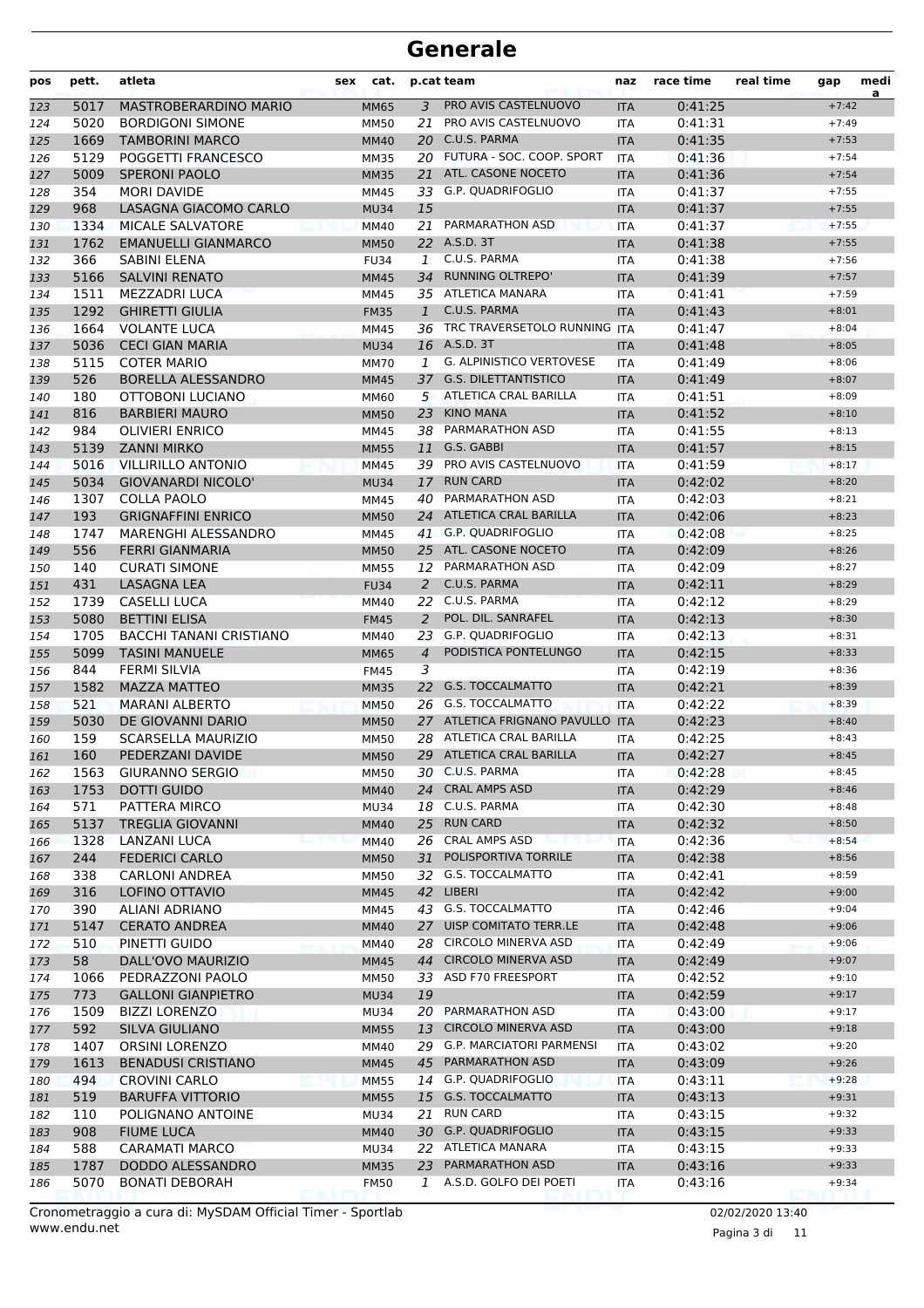| pos        | pett.        | atleta                                            | <b>sex</b><br>cat.         |                | p.cat team                                       | naz                      | race time          | real time | gap                  | medi<br>a |
|------------|--------------|---------------------------------------------------|----------------------------|----------------|--------------------------------------------------|--------------------------|--------------------|-----------|----------------------|-----------|
| 187        | 5127         | <b>GOZZI ETTORE</b>                               | <b>MM60</b>                | 6              | UISP COMITATO TERR.LE                            | <b>ITA</b>               | 0:43:17            |           | $+9:34$              |           |
| 188        | 386          | <b>BELLINI FRANCESCO</b>                          | MM35                       | 24             | CITTADELLA 1592 PARMA                            | ITA                      | 0:43:18            |           | $+9:36$              |           |
| 189        | 1111         | PROVINI CRISTIANO                                 | <b>MM45</b>                | 46             | <b>PARMARATHON ASD</b>                           | <b>ITA</b>               | 0:43:21            |           | $+9:39$              |           |
| 190        | 594          | <b>GIORDANI GIULIA</b>                            | <b>FU34</b>                | 3              | <b>ATLETICA MANARA</b>                           | ITA                      | 0:43:25            |           | $+9:43$              |           |
| 191        | 1017         | <b>GARRAFFA ALEXANDER</b>                         | <b>MM40</b>                | 31             | TRC TRAVERSETOLO RUNNING ITA                     |                          | 0:43:26            |           | $+9:44$              |           |
| 192        | 5083         | <b>CAPPELLI GINO</b>                              | MM60                       | 7              | PRO AVIS CASTELNUOVO                             | <b>ITA</b>               | 0:43:27            |           | $+9:45$              |           |
| 193        | 939          | <b>GENERALI FRANCESCA</b>                         | <b>FU34</b>                | $\overline{4}$ |                                                  | <b>ITA</b>               | 0:43:28            |           | $+9:45$              |           |
| 194        | 1450         | <b>CONTI LUCA</b>                                 | MM45                       |                | 47 PARMARATHON ASD                               | <b>ITA</b>               | 0:43:32            |           | $+9:49$              |           |
| 195        | 5106         | <b>SADDI RAFFAELE</b>                             | <b>MM50</b>                |                | 34 G.P. CASALESE                                 | <b>ITA</b>               | 0:43:33            |           | $+9:50$              |           |
| 196        | 1523         | <b>ZANICHELLI NICOLO'</b>                         | <b>MU34</b>                | 23             | <b>G.P. OUADRIFOGLIO</b>                         | ITA                      | 0:43:36            |           | $+9:54$              |           |
| 197        | 1618         | <b>RAGGI CRISTIANO</b>                            | <b>MM40</b>                |                | 32 G.P. QUADRIFOGLIO<br>35 G.P. PUBBLICA ASS.NZA | <b>ITA</b>               | 0:43:37            |           | $+9:54$              |           |
| 198        | 1329<br>81   | <b>BRIGNOLI MASSIMO</b><br><b>MARCHIO MASSIMO</b> | <b>MM50</b>                |                | 24 BALLOTTA CAMP                                 | <b>ITA</b>               | 0:43:38<br>0:43:39 |           | $+9:56$<br>$+9:57$   |           |
| 199        | 5044         | <b>SPINA ANTONIO</b>                              | <b>MU34</b>                |                | 36 G.S.SELF ATL. MONTANARI                       | <b>ITA</b>               | 0:43:40            |           | $+9:58$              |           |
| 200        | 361          | DI LEO ANTONIO                                    | <b>MM50</b><br><b>MM35</b> |                | 25 PARMARATHON ASD                               | ITA                      | 0:43:43            |           | $+10:00$             |           |
| 201<br>202 | 1602         | <b>VIZZINI MARCO</b>                              | MM45                       | 48             | C.U.S. PARMA                                     | <b>ITA</b><br><b>ITA</b> | 0:43:43            |           | $+10:01$             |           |
| 203        | 1133         | <b>LODI RIZZINI FEDERICO</b>                      | <b>MM40</b>                |                | 33 C.U.S. PARMA                                  | <b>ITA</b>               | 0:43:43            |           | $+10:01$             |           |
| 204        | 5149         | <b>SALATI FABRIZIO</b>                            | MM40                       | 34             |                                                  | <b>ITA</b>               | 0:43:45            |           | $+10:03$             |           |
| 205        | 5155         | <b>MATTIOLI IVAN</b>                              | <b>MM45</b>                | 49             | VALLE D'AOSTATRAILERS S.S.                       | <b>ITA</b>               | 0:43:46            |           | $+10:04$             |           |
| 206        | 5082         | MITTERHUBER ELENA                                 | <b>FU34</b>                | 5              | PRO AVIS CASTELNUOVO                             | ITA                      | 0:43:47            |           | $+10:05$             |           |
| 207        | 453          | <b>BORELLA MATTEO</b>                             | <b>MU34</b>                |                | 25 G.P. QUADRIFOGLIO                             | <b>ITA</b>               | 0:43:48            |           | $+10:06$             |           |
| 208        | 5049         | <b>BARATTA MARTINA</b>                            | <b>FM40</b>                | 3              | ASD PRO AVIS CASTELNUOVO                         | <b>ITA</b>               | 0:43:49            |           | $+10:07$             |           |
| 209        | 1030         | <b>FUSARO ALFONSO</b>                             | <b>MM50</b>                | 37             | <b>PARMARATHON ASD</b>                           | <b>ITA</b>               | 0:43:50            |           | $+10:07$             |           |
| 210        | 1814         | <b>PULCINI DANIELE</b>                            | <b>MM50</b>                | 38             | C.U.S. PARMA                                     | ITA                      | 0:43:50            |           | $+10:07$             |           |
| 211        | 1378         | <b>MUSIG GIANLUCA</b>                             | <b>MM50</b>                | 39             |                                                  | <b>ITA</b>               | 0:43:50            |           | $+10:08$             |           |
| 212        | 970          | DEEO KOUIPOMON ACHILL                             | <b>MU34</b>                |                | 26 CIRCOLO MINERVA ASD                           | ITA                      | 0:43:51            |           | $+10:09$             |           |
| 213        | 881          | <b>SANTO BALDASSARE</b>                           | <b>MU34</b>                |                | 27 PARMARATHON ASD                               | <b>ITA</b>               | 0:43:56            |           | $+10:13$             |           |
| 214        | 1783         | <b>CORALLO LUIGI</b>                              | <b>MM35</b>                | 26             | PARMARATHON ASD                                  | ITA                      | 0:43:56            |           | $+10:14$             |           |
| 215        | 389          | <b>TAGLIAFERRI FILIPPO</b>                        | <b>MM50</b>                |                | 40 G.P. QUADRIFOGLIO                             | <b>ITA</b>               | 0:43:58            |           | $+10:15$             |           |
| 216        | 1599         | ALINOVI DAVIDE                                    | MM40                       |                | 35 C.U.S. PARMA                                  | <b>ITA</b>               | 0:43:58            |           | $+10:16$             |           |
| 217        | 215          | <b>DALL'ASTA YURI</b>                             | <b>MM50</b>                | 41             | VENGO LI' ASD                                    | <b>ITA</b>               | 0:43:58            |           | $+10:16$             |           |
| 218        | 1062         | <b>GALLONI GIAN MARIO</b>                         | <b>MM50</b>                |                | 42 CITTADELLA 1592 PARMA                         | ITA                      | 0:43:59            |           | $+10:17$             |           |
| 219        | 782          | <b>TOSI FEDERICO</b>                              | <b>MM35</b>                |                | 27 ATL. CASONE NOCETO                            | <b>ITA</b>               | 0:44:02            |           | $+10:20$             |           |
| 220        | 812          | <b>OSMANI OLTION</b>                              | <b>MM35</b>                | 28             |                                                  | ITA                      | 0:44:03            |           | $+10:20$             |           |
| 221        | 1507         | <b>SOLDATI MICHELE</b>                            | <b>MM35</b>                | 29             | <b>PARMARATHON ASD</b>                           | <b>ITA</b>               | 0:44:04            |           | $+10:22$             |           |
| 222        | 5168         | <b>BONARRIGO MASSIMO</b>                          | <b>MM40</b>                | 36             | G.A.P. SARONNO                                   | <b>ITA</b>               | 0:44:05            |           | $+10:22$             |           |
| 223        | 129          | <b>BRUNELLI ROSARIO</b>                           | <b>MM40</b>                | 37             | <b>RUN CARD</b>                                  | <b>ITA</b>               | 0:44:05            |           | $+10:23$             |           |
| 224        | 1132         | <b>DONDI SIMONE</b>                               | MM40                       | 38             |                                                  | <b>ITA</b>               | 0:44:07            |           | $+10:25$             |           |
| 225        | 1059         | PLICCO EMILIANO                                   | <b>MM45</b>                |                | 50 A.S.D.C. IL CASTELLO                          | <b>ITA</b>               | 0:44:11            |           | $+10:28$             |           |
| 226        | 783          | MAGNANI PIER MARIA                                | <b>MM55</b>                | 16             | POLISPORTIVA TORRILE                             | <b>ITA</b>               | 0:44:12            |           | $+10:30$             |           |
| 227        | 678          | <b>BERTOLOTTI LORENZO</b>                         | <b>MM40</b>                |                | 39 PIEDI DI GHISA                                | <b>ITA</b>               | 0:44:12            |           | $+10:30$             |           |
| 228        | 5151         | <b>VALLI NADIR</b>                                | MM65                       | 5              | G.P. ARCI GOODWIN                                | ITA                      | 0:44:13            |           | $+10:30$             |           |
| 229        | 1288         | AGRIANIDIS ALESSANDRO                             | <b>MM45</b>                |                | 51 ATLETICA MANARA                               | <b>ITA</b>               | 0:44:15            |           | $+10:32$             |           |
| 230        | 608          | REBECCHI LAURA                                    | <b>FM50</b>                | 2              | G.S. TOCCALMATTO                                 | ITA                      | 0:44:18            |           | $+10:35$             |           |
| 231        | 1532         | LESIGNOLI FRANCESCA                               | <b>FM40</b>                | $\overline{4}$ | C.U.S. PARMA                                     | <b>ITA</b>               | 0:44:18            |           | $+10:36$             |           |
| 232        | 5072         | <b>SONCINI LUCA</b>                               | MM50                       | 43             | ASD ATLETICA REGGIO                              | <b>ITA</b>               | 0:44:21            |           | $+10:39$             |           |
| 233        | 876          | <b>DIECI LUCA</b>                                 | <b>MM50</b>                | 44             | POLISPORTIVA TORRILE                             | <b>ITA</b>               | 0:44:22            |           | $+10:40$             |           |
| 234        | 353          | <b>GUARESCHI COSTANTINO</b>                       | MM60                       | 8              | POLISPORTIVA TORRILE                             | ITA                      | 0:44:24            |           | $+10:42$             |           |
| 235        | 1579         | <b>BULZI MAURIZIO</b>                             | <b>MM40</b>                |                | 40 G.P. QUADRIFOGLIO<br>41 C.U.S. PARMA          | <b>ITA</b>               | 0:44:26            |           | $+10:44$             |           |
| 236        | 1672<br>5103 | DI FEO FIORE<br><b>SASSI CLAUDIO</b>              | MM40                       | 42             | FUTURA - SOC. COOP. SPORT                        | ITA                      | 0:44:27            |           | $+10:44$<br>$+10:47$ |           |
| 237        | 379          | EL MADIOUNI ABDELLAH                              | <b>MM40</b>                | 9              |                                                  | <b>ITA</b>               | 0:44:29<br>0:44:32 |           | $+10:50$             |           |
| 238        | 1158         | DI VITTORIO ELENA                                 | <b>MM60</b><br><b>FM40</b> | 5              | BERGAMO STARS ATLETICA                           | ITA<br><b>ITA</b>        | 0:44:34            |           | $+10:52$             |           |
| 239<br>240 | 238          | <b>GRILLO GIUSEPPE</b>                            | MM60                       | 10             | POLISPORTIVA TORRILE                             | ITA                      | 0:44:35            |           | $+10:52$             |           |
|            | 5116         | <b>MALVASI GIUSEPPE</b>                           | <b>MM65</b>                | 6              | UNIONE SPORTIVA ZOLA A.S.                        | <b>ITA</b>               | 0:44:36            |           | $+10:54$             |           |
| 241<br>242 | 1398         | <b>BERTOLINO FRANCESCO</b>                        | MM45                       |                | 52 UISP COMITATO TERR.LE                         | ITA                      | 0:44:40            |           | $+10:57$             |           |
|            | 5075         | DE ROCCO CRISTINA                                 | <b>FM50</b>                | 3              | PRO AVIS CASTELNUOVO                             | <b>ITA</b>               | 0:44:40            |           | $+10:58$             |           |
| 243<br>244 | 136          | D'INGEO MARIO                                     | <b>MM45</b>                | 53             | PARMARATHON ASD                                  | ITA                      | 0:44:41            |           | $+10:59$             |           |
| 245        | 671          | SARTORI MASSIMO                                   | <b>MM55</b>                |                | 17 G.S. DILETTANTISTICO                          | <b>ITA</b>               | 0:44:42            |           | $+11:00$             |           |
| 246        | 76           | TIMELLI DANILO                                    | MM40                       |                | 43 C.U.S. PARMA                                  | ITA                      | 0:44:42            |           | $+11:00$             |           |
| 247        | 5054         | <b>MATTIOLI VITTORIO</b>                          | <b>MM45</b>                |                | 54 POL. MONTE SAN PIETRO                         | <b>ITA</b>               | 0:44:42            |           | $+11:00$             |           |
| 248        | 855          | <b>ROFFI SIMONE</b>                               | MM45                       |                | 55 G.P. QUADRIFOGLIO                             | <b>ITA</b>               | 0:44:42            |           | $+11:00$             |           |
| 249        | 415          | <b>DELSOLDATO RICCARDO</b>                        | <b>MM55</b>                |                | 18 LIBERI                                        | <b>ITA</b>               | 0:44:43            |           | $+11:01$             |           |
| 250        | 1304         | <b>REVIATI FEDERICO</b>                           | <b>MU34</b>                |                | 28 PARMARATHON ASD                               | ITA                      | 0:44:44            |           | $+11:02$             |           |
|            |              |                                                   |                            |                |                                                  |                          |                    |           |                      |           |

www.endu.net Cronometraggio a cura di: MySDAM Official Timer - Sportlab 02/02/2020 13:40

Pagina 4 di 11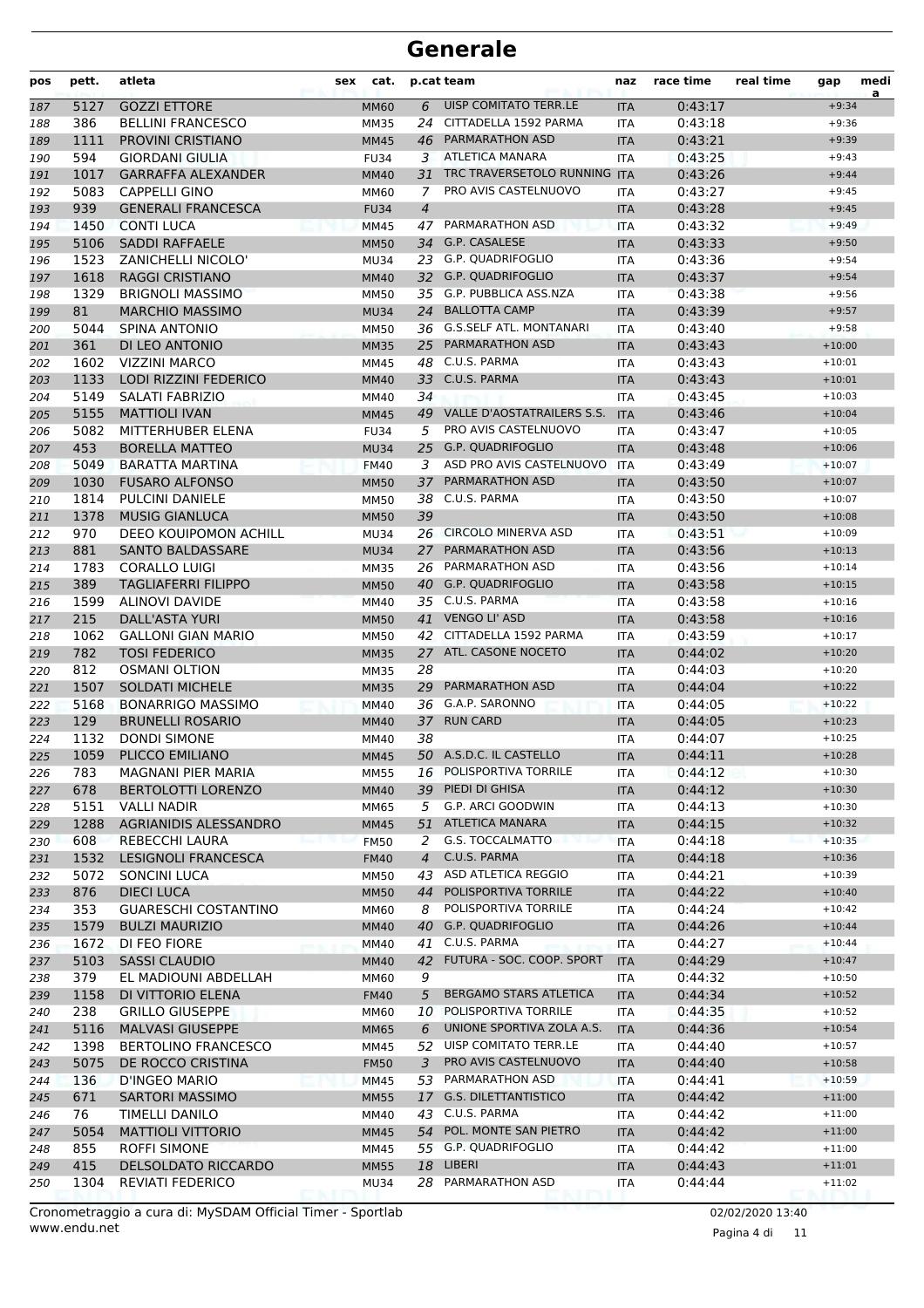| pos        | pett.        | atleta                                           | <b>sex</b> | cat.                       |                | p.cat team                  | naz                      | race time          | real time | gap                  | medi |
|------------|--------------|--------------------------------------------------|------------|----------------------------|----------------|-----------------------------|--------------------------|--------------------|-----------|----------------------|------|
| 251        | 935          | <b>SOAVI SILVANO</b>                             |            | <b>MM60</b>                | 11             | C.U.S. PARMA                | <b>ITA</b>               | 0:44:49            |           | $+11:06$             | a    |
| 252        | 1750         | NUNZIATA ROSARIO                                 |            | MM45                       |                | 56 C.U.S. PARMA             | <b>ITA</b>               | 0:44:52            |           | $+11:10$             |      |
| 253        | 784          | <b>RAMIREZ MAURICIO</b>                          |            | <b>MM55</b>                |                | 19 ATL. CASONE NOCETO       | <b>ITA</b>               | 0:44:54            |           | $+11:12$             |      |
| 254        | 5022         | <b>ROMEO MAURIZIO</b>                            |            | MM45                       |                | 57 PARMARATHON ASD          | <b>ITA</b>               | 0:44:55            |           | $+11:13$             |      |
| 255        | 936          | <b>GALLI CRISTHIAN</b>                           |            | <b>MM40</b>                | 44             | G.P. QUADRIFOGLIO           | <b>ITA</b>               | 0:44:56            |           | $+11:14$             |      |
| 256        | 227          | <b>CHIERICI PAOLO</b>                            |            | <b>MM60</b>                | 12             | CITTADELLA 1592 PARMA       | <b>ITA</b>               | 0:44:57            |           | $+11:15$             |      |
| 257        | 766          | <b>BONICI ROBERTO</b>                            |            | <b>MM50</b>                | 45             | ATL. CASONE NOCETO          | <b>ITA</b>               | 0:45:01            |           | $+11:19$             |      |
| 258        | 5158         | <b>MASTROBERARDINO</b><br><b>FRANCESCA</b>       |            | <b>FM45</b>                | 4              | PRO AVIS CASTELNUOVO        | <b>ITA</b>               | 0:45:05            |           | $+11:23$             |      |
| 259        | 5047         | PAPA CARLO                                       |            | <b>MM50</b>                | 46             | POL. AMICIZIA CAORSO        | <b>ITA</b>               | 0:45:06            |           | $+11:23$             |      |
| 260        | 1358         | MAZZA MAURIZIO                                   |            | MM45                       |                | 58 ASD F70 FREESPORT        | <b>ITA</b>               | 0:45:08            |           | $+11:25$             |      |
| 261        | 5102         | <b>RIVA PAOLO</b>                                |            | <b>MM45</b>                |                | 59 ATL.VILLA GORDIANI-G.    | <b>ITA</b>               | 0:45:09            |           | $+11:27$             |      |
| 262        | 1681         | SPOTTI ANDREA                                    |            | MM45                       |                | 60 ATLETICA CRAL BARILLA    | <b>ITA</b>               | 0:45:10            |           | $+11:27$             |      |
| 263        | 1514         | <b>SARDELLA MASSIMO</b>                          |            | <b>MM45</b>                | 61             | PARMARATHON ASD             | <b>ITA</b>               | 0:45:10            |           | $+11:28$             |      |
| 264        | 512          | <b>COLONNA GIUSEPPE</b>                          |            | <b>MM55</b>                | 20             | PARMARATHON ASD             | <b>ITA</b>               | 0:45:10            |           | $+11:28$             |      |
| 265        | 776          | <b>SOMMI ROBERTO</b>                             |            | <b>MM45</b>                | 62             |                             | <b>ITA</b>               | 0:45:13            |           | $+11:31$             |      |
| 266        | 675          | <b>MAZZONI MARCO</b>                             |            | <b>MM35</b>                |                | 30 G.S. DILETTANTISTICO     | <b>ITA</b>               | 0:45:15            |           | $+11:33$             |      |
| 267        | 1045         | PITTELLA GIOVANNI                                |            | <b>MM45</b>                |                | 63 ATLETICA CRAL BARILLA    | <b>ITA</b>               | 0:45:16            |           | $+11:34$             |      |
| 268        | 1122         | <b>DONATI ANDREA</b>                             |            | MM45                       |                | 64 VENGO LI' ASD            | <b>ITA</b>               | 0:45:17            |           | $+11:34$             |      |
| 269        | 5100         | <b>ZANETTI LUCA</b>                              |            | <b>MU34</b>                |                | 29 VENGO LI' ASD            | <b>ITA</b>               | 0:45:19            |           | $+11:37$             |      |
| 270        | 709          | <b>ASCHIERI ALBERTO</b>                          |            | MM45                       |                | 65 ATLETICA MANARA          | <b>ITA</b>               | 0:45:19            |           | $+11:37$             |      |
| 271        | 1402         | <b>TODARO ANDREA</b>                             |            | <b>MM45</b>                |                | 66 G.S. TOCCALMATTO         | <b>ITA</b>               | 0:45:20            |           | $+11:37$             |      |
| 272        | 5128         | <b>SACCON ANDREA</b>                             |            | <b>MM45</b>                | 67             | PARMARATHON ASD             | <b>ITA</b>               | 0:45:20            |           | $+11:38$             |      |
| 273        | 1536         | <b>CODILUPI RICCARDO</b>                         |            | <b>MU34</b>                |                | 30 G.S. TOCCALMATTO         | <b>ITA</b>               | 0:45:20            |           | $+11:38$             |      |
| 274        | 739          | PESCHIERA PAOLO                                  |            | <b>MM50</b>                | 47             | PARMARATHON ASD             | <b>ITA</b>               | 0:45:22            |           | $+11:40$             |      |
| 275        | 628          | <b>FLAMMINI LISA</b>                             |            | <b>FM45</b>                | 5              | ATL. CASONE NOCETO          | <b>ITA</b>               | 0:45:23            |           | $+11:41$             |      |
| 276        | 722          | <b>VASSENA MARCO</b>                             |            | <b>MM55</b>                | 21             | <b>G.S. TOCCALMATTO</b>     | <b>ITA</b>               | 0:45:25            |           | $+11:42$             |      |
| 277        | 1737<br>5042 | <b>ADORNI ILARIA</b><br><b>PAGLIARI GILBERTO</b> |            | <b>FM45</b>                | 6<br>45        | C.U.S. PARMA                | <b>ITA</b>               | 0:45:26            |           | $+11:43$             |      |
| 278        | 1649         | <b>ANELLI ALESSIO</b>                            |            | <b>MM40</b>                |                | 31 C.U.S. PARMA             | <b>ITA</b><br><b>ITA</b> | 0:45:29<br>0:45:29 |           | $+11:46$<br>$+11:47$ |      |
| 279<br>280 | 745          | PAGANI ILENIA                                    |            | <b>MM35</b><br><b>FM40</b> | 6              | <b>G.P. QUADRIFOGLIO</b>    | <b>ITA</b>               | 0:45:30            |           | $+11:48$             |      |
| 281        | 959          | <b>TALIGNANI PAOLO</b>                           |            | <b>MM40</b>                | 46             | C.U.S. PARMA                | <b>ITA</b>               | 0:45:31            |           | $+11:48$             |      |
| 282        | 1268         | <b>GIOVANELLI MAURIZIO</b>                       |            | <b>MM50</b>                | 48             | ATLETICA MANARA             | <b>ITA</b>               | 0:45:31            |           | $+11:49$             |      |
| 283        | 337          | PINARDI LORENZO                                  |            | <b>MM50</b>                | 49             | CITTADELLA 1592 PARMA       | <b>ITA</b>               | 0:45:32            |           | $+11:50$             |      |
| 284        | 1421         | <b>BOTTAZZI DEVIS</b>                            |            | MM45                       | 68             |                             | <b>ITA</b>               | 0:45:35            |           | $+11:52$             |      |
| 285        | 697          | <b>ALIANI MARCELLO</b>                           |            | <b>MM45</b>                | 69             | <b>G.S. TOCCALMATTO</b>     | <b>ITA</b>               | 0:45:44            |           | $+12:01$             |      |
| 286        | 1129         | <b>GHILLANI STEFANIA</b>                         |            | <b>FM55</b>                | 1              | <b>G.S. TOCCALMATTO</b>     | <b>ITA</b>               | 0:45:44            |           | $+12:01$             |      |
| 287        | 470          | PETRONE GIOVANNI                                 |            | <b>MU34</b>                | 31             | <b>G.P. QUADRIFOGLIO</b>    | <b>ITA</b>               | 0:45:44            |           | $+12:02$             |      |
| 288        | 1482         | <b>MAGNI STEFANO</b>                             |            | MM45                       |                | 70 G.S. TOCCALMATTO         | <b>ITA</b>               | 0:45:46            |           | $+12:04$             |      |
| 289        | 5088         | RICCIO FABIO GRAZIANO                            |            | <b>MM50</b>                |                | 50 ATL. SAN MARCO U.S. ACLI | <b>ITA</b>               | 0:45:49            |           | $+12:06$             |      |
| 290        | 1069         | NICELLI ISABELLA                                 |            | FM45                       | 7              |                             | ITA                      | 0:45:50            |           | $+12:08$             |      |
| 291        | 655          | <b>ROSI MAURIZIO</b>                             |            | <b>MM50</b>                |                | 51 ASD F70 FREESPORT        | <b>ITA</b>               | 0:45:53            |           | $+12:11$             |      |
| 292        | 1534         | PINTELLI STEFANO                                 |            | <b>MM55</b>                |                | 22 ATL. CASONE NOCETO       | ITA                      | 0:45:56            |           | $+12:14$             |      |
| 293        | 5119         | RASTELLI MASSIMO                                 |            | <b>MM40</b>                |                | 47 RUN CARD                 | <b>ITA</b>               | 0:45:59            |           | $+12:17$             |      |
| 294        | 145          | CANDIDO PATRIZIO                                 |            | <b>MM50</b>                |                | 52 C.U.S. PARMA             | ITA                      | 0:46:01            |           | $+12:19$             |      |
| 295        | 468          | <b>BARONE GIOVANNI</b>                           |            | <b>MM45</b>                |                | 71 C.U.S. PARMA             | <b>ITA</b>               | 0:46:02            |           | $+12:20$             |      |
| 296        | 987          | <b>BOTTI ROBERTO</b>                             |            | MU34                       |                | 32 ATLETICA MANARA          | ITA                      | 0:46:08            |           | $+12:26$             |      |
| 297        | 762          | <b>GAMBAZZA MARCO</b>                            |            | <b>MM40</b>                |                | 48 BALLOTTA CAMP            | <b>ITA</b>               | 0:46:15            |           | $+12:33$             |      |
| 298        | 593          | MONTALI JACOPO                                   |            | <b>MM35</b>                |                | 32 C.U.S. PARMA             | ITA                      | 0:46:17            |           | $+12:35$             |      |
| 299        | 348          | PALMINI STEFANO                                  |            | <b>MM55</b>                |                | 23 G.S. DILETTANTISTICO     | <b>ITA</b>               | 0:46:18            |           | $+12:36$             |      |
| 300        | 281          | CANDIANI STEFANO                                 |            | MM45                       |                | 72 A.S.D.C. IL CASTELLO     | ITA                      | 0:46:20            |           | $+12:37$             |      |
| 301        | 42           | DI REDA MASSIMO                                  |            | <b>MM45</b>                |                | 73 G.S. TOCCALMATTO         | <b>ITA</b>               | 0:46:21            |           | $+12:38$             |      |
| 302        | 1115         | <b>GELATI MASSIMO</b>                            |            | <b>MM50</b>                |                | 53 C.U.S. PARMA             | ITA                      | 0:46:22            |           | $+12:40$             |      |
| 303        | 364          | <b>BRIGNOLI MARCO</b>                            |            | <b>MM50</b>                |                | 54 ATLETICA MANARA          | <b>ITA</b>               | 0:46:22            |           | $+12:40$             |      |
| 304        | 604          | MAESTRI ALESSANDRO                               |            | <b>MM50</b>                |                | 55 G.P. QUADRIFOGLIO        | ITA                      | 0:46:23            |           | $+12:40$             |      |
| 305        | 1793         | PATTINI CATIA                                    |            | <b>FM50</b>                | $\overline{4}$ | ATL. CASONE NOCETO          | <b>ITA</b>               | 0:46:24            |           | $+12:42$             |      |
| 306        | 529          | <b>BERTUCCI PIER LUIGI</b>                       |            | MM60                       |                | 13 ATL. CASONE NOCETO       | ITA                      | 0:46:25            |           | $+12:43$             |      |
| 307        | 1038         | <b>CONVERSI CARLO</b>                            |            | <b>MM40</b>                | 49             | 33 PARMARATHON ASD          | <b>ITA</b>               | 0:46:27            |           | $+12:45$<br>$+12:45$ |      |
| 308        | 553<br>651   | <b>RIGHI MARCO</b><br><b>RONCHINI TOMMASO</b>    |            | MM35<br><b>MU34</b>        |                | 33 PARMARATHON ASD          | <b>ITA</b>               | 0:46:27<br>0:46:30 |           | $+12:47$             |      |
| 309        | 1018         | LEVATI PATRIZIA                                  |            | <b>FM45</b>                | 8              | ATL. CASONE NOCETO          | <b>ITA</b><br>ITA        | 0:46:31            |           | $+12:49$             |      |
| 310<br>311 | 1662         | <b>MAINARDI PAOLA</b>                            |            | <b>FM40</b>                | $\overline{7}$ | PARMARATHON ASD             | <b>ITA</b>               | 0:46:31            |           | $+12:49$             |      |
| 312        | 1702         | <b>LACCHINI LIVIO</b>                            |            | MM45                       | 74             | PARMARATHON ASD             | ITA                      | 0:46:33            |           | $+12:50$             |      |
| 313        | 5078         | <b>STURLA MICHELA</b>                            |            | <b>FM45</b>                | 9              | <b>RUNNING OLTREPO'</b>     | <b>ITA</b>               | 0:46:36            |           | $+12:54$             |      |
|            |              |                                                  |            |                            |                |                             |                          |                    |           |                      |      |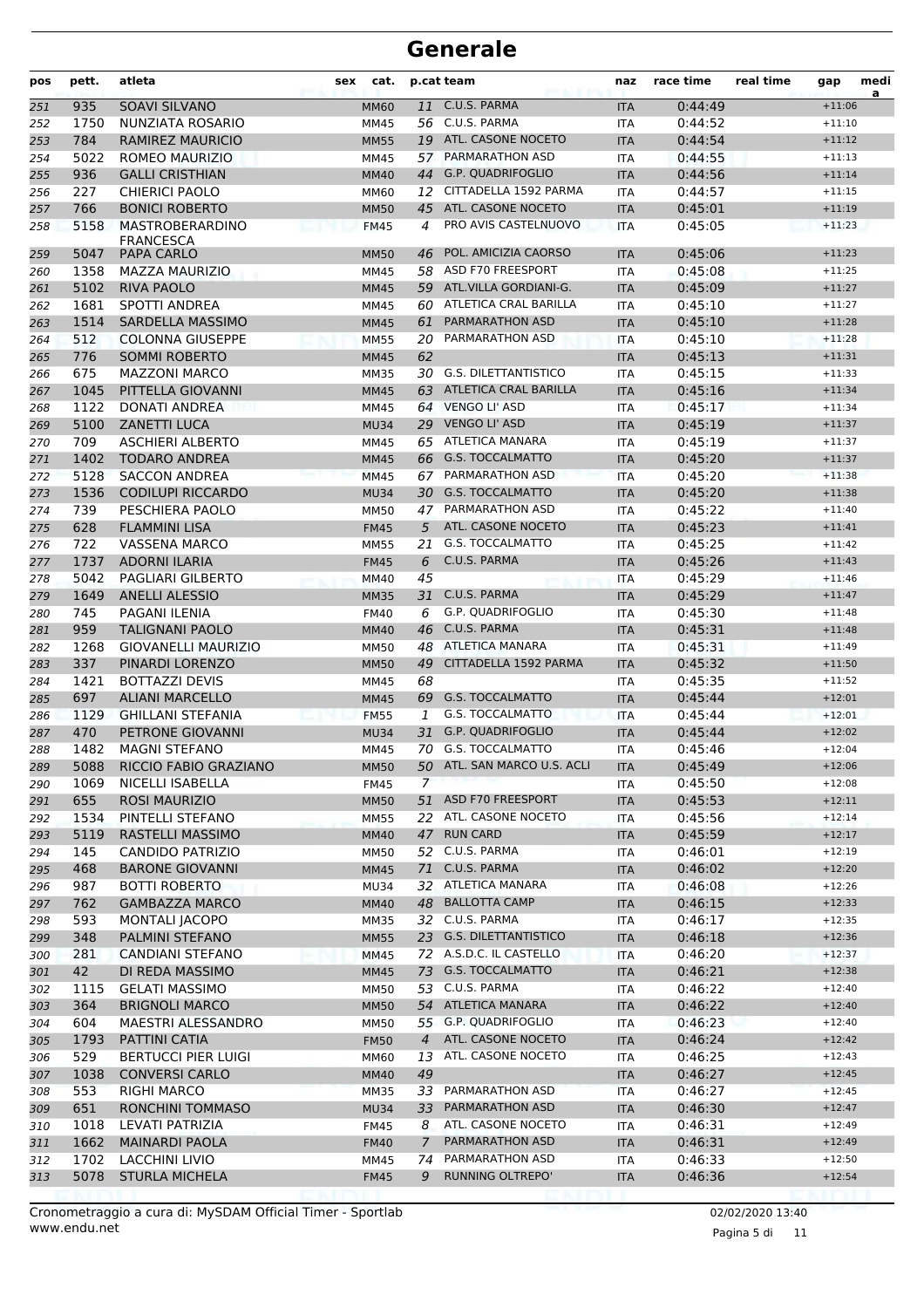| pos        | pett.        | atleta                                           | cat.<br>sex         |                | p.cat team                                          | naz               | race time          | real time | gap                  | medi<br>a |
|------------|--------------|--------------------------------------------------|---------------------|----------------|-----------------------------------------------------|-------------------|--------------------|-----------|----------------------|-----------|
| 314        | 5136         | <b>NOBILI CESARE BRENNO</b>                      | <b>MM45</b>         |                | 75 ATL. CASTELNOVO MONTI                            | <b>ITA</b>        | 0:46:37            |           | $+12:55$             |           |
| 315        | 67           | ZACCHINO ROBERTO                                 | <b>MM50</b>         |                | 56 C.U.S. PARMA                                     | <b>ITA</b>        | 0:46:38            |           | $+12:55$             |           |
| 316        | 169          | DALL'AGLIO CLAUDIO                               | <b>MM60</b>         |                | 14 ATLETICA CRAL BARILLA                            | <b>ITA</b>        | 0:46:40            |           | $+12:58$             |           |
| 317        | 1723         | <b>BONVISSUTO ANGELO</b>                         | MM45                |                | 76 PARMARATHON ASD                                  | <b>ITA</b>        | 0:46:43            |           | $+13:00$             |           |
| 318        | 5033         | <b>CORTESI MARCELLO</b>                          | <b>MM35</b>         | 34             |                                                     | <b>ITA</b>        | 0:46:44            |           | $+13:01$             |           |
| 319        | 5146         | DEL BONO STEFANO                                 | <b>MM50</b>         |                | 57 ATLETICAVIVA A.S.D.                              | <b>ITA</b>        | 0:46:45            |           | $+13:03$             |           |
| 320        | 1752         | <b>FIORE ANDREA</b>                              | <b>MM45</b>         |                | 77 C.U.S. PARMA                                     | <b>ITA</b>        | 0:46:45            |           | $+13:03$             |           |
| 321        | 1342         | <b>SCHIANCHI MARCO</b>                           | <b>MM35</b>         |                | 35 CENTRO SOCIALE                                   | <b>ITA</b>        | 0:46:49            |           | $+13:07$             |           |
| 322        | 1518         | <b>DELMONTE MASSIMO</b>                          | <b>MM55</b>         |                | 24 C.U.S. PARMA                                     | <b>ITA</b>        | 0:46:51            |           | $+13:09$             |           |
| 323        | 1706         | <b>GRASSI ENRICO</b>                             | MM45                |                | 78 G.P. QUADRIFOGLIO                                | <b>ITA</b>        | 0:46:52            |           | $+13:10$             |           |
| 324        | 1528         | <b>MELEGARI NICOLA</b>                           | <b>MM40</b>         |                | 50 ATLETICA CRAL BARILLA                            | <b>ITA</b>        | 0:46:53            |           | $+13:11$             |           |
| 325        | 1577         | <b>VIOLI VALENTINA</b>                           | <b>FU34</b>         | 6              | ATL. CASONE NOCETO                                  | <b>ITA</b>        | 0:46:54            |           | $+13:12$             |           |
| 326        | 266          | <b>FEDERICI MIRCO</b>                            | <b>MM50</b>         | 58             | POLISPORTIVA TORRILE                                | <b>ITA</b>        | 0:46:56            |           | $+13:14$             |           |
| 327        | 1615         | DOTTI FABRIZIO                                   | <b>MM50</b>         |                | 59 C.U.S. PARMA                                     | <b>ITA</b>        | 0:46:59            |           | $+13:17$             |           |
| 328        | 190          | <b>CHIASTRA MARCO</b>                            | <b>MM55</b>         |                | 25 ATLETICA CRAL BARILLA                            | <b>ITA</b>        | 0:47:00            |           | $+13:18$             |           |
| 329        | 841          | <b>BANZOLA MANUELA</b>                           | <b>FM50</b>         | 5              | G.P. QUADRIFOGLIO                                   | <b>ITA</b>        | 0:47:01            |           | $+13:18$             |           |
| 330        | 1182         | <b>PADULO ALFONSO</b>                            | <b>MM45</b>         | 79             | ASD F70 FREESPORT                                   | <b>ITA</b>        | 0:47:03            |           | $+13:20$             |           |
| 331        | 5028         | <b>BADARI LUCA</b>                               | <b>MU34</b>         |                | 34 RUN CARD                                         | <b>ITA</b>        | 0:47:03            |           | $+13:21$             |           |
| 332        | 1707         | <b>SERRA GIAN MATTEO</b>                         | <b>MM50</b>         |                | 60 RUN CARD                                         | <b>ITA</b>        | 0:47:04            |           | $+13:22$             |           |
| 333        | 1730         | <b>SERATI RACHELE</b>                            | <b>FM45</b>         |                | 10 C.U.S. PARMA                                     | <b>ITA</b>        | 0:47:05            |           | $+13:22$             |           |
| 334        | 642          | <b>FERRARO FRANCESCO</b>                         | <b>MM60</b>         |                | 15 C.U.S. PARMA                                     | <b>ITA</b>        | 0:47:06            |           | $+13:24$             |           |
| 335        | 377          | <b>BALDARI FRANCESCO</b>                         | <b>MM60</b>         |                | 16 C.U.S. PARMA                                     | <b>ITA</b>        | 0:47:07            |           | $+13:25$             |           |
| 336        | 1023         | <b>PERI ROBERTO</b>                              | <b>MM55</b>         |                | 26 ASD F70 FREESPORT                                | <b>ITA</b>        | 0:47:07            |           | $+13:25$             |           |
| 337        | 5086         | <b>VEZZOSI ROSSANO</b>                           | <b>MM55</b>         |                | 27 ATLETICA CRAL BARILLA<br>80 POLISPORTIVA TORRILE | <b>ITA</b>        | 0:47:08            |           | $+13:26$             |           |
| 338        | 312          | <b>SPAGGIARI LUCA</b>                            | <b>MM45</b>         |                | 61 C.U.S. PARMA                                     | <b>ITA</b>        | 0:47:10            |           | $+13:28$             |           |
| 339        | 1282<br>1348 | <b>GIACOBBE ROSARIO</b><br><b>GAMBAZZA MARCO</b> | <b>MM50</b>         |                | 62 CRAL BORMIOLI LUIGI                              | <b>ITA</b>        | 0:47:11            |           | $+13:29$<br>$+13:30$ |           |
| 340        |              | <b>RENATO</b>                                    | <b>MM50</b>         |                |                                                     | <b>ITA</b>        | 0:47:12            |           |                      |           |
| 341        | 85           | <b>RIGHI LIDIA</b>                               | <b>FM40</b>         | 8              |                                                     | ITA               | 0:47:14            |           | $+13:32$             |           |
| 342        | 1373         | <b>SALVIATI CLARISSA</b>                         | <b>FU34</b>         | $\overline{7}$ | C.U.S. PARMA                                        | <b>ITA</b>        | 0:47:14            |           | $+13:32$             |           |
| 343        | 1799         | <b>CAVALIERI GRETA</b>                           | <b>FU34</b>         | 8              | C.U.S. PARMA                                        | <b>ITA</b>        | 0:47:15            |           | $+13:33$             |           |
| 344        | 1190         | <b>FRATI PAOLO</b>                               | <b>MM45</b>         | 81             | ATLETICA MANARA                                     | <b>ITA</b>        | 0:47:16            |           | $+13:34$             |           |
| 345        | 1773         | <b>FERRARI LUCA</b>                              | MM45                | 82             | POLISPORTIVA TORRILE                                | <b>ITA</b>        | 0:47:19            |           | $+13:37$             |           |
| 346        | 1098         | <b>CORRADI MAURIZIO</b>                          | <b>MM40</b>         |                | 51 G.P. QUADRIFOGLIO                                | <b>ITA</b>        | 0:47:20            |           | $+13:37$             |           |
| 347        | 205          | <b>BOCELLI PIETRO</b>                            | <b>MM55</b>         |                | 28 ATLETICA MANARA                                  | <b>ITA</b>        | 0:47:21            |           | $+13:39$             |           |
| 348        | 5065         | <b>BONFANTI ELENA</b>                            | <b>FM45</b>         | 11             | PIACENZA NATURAL SPORTAL                            | <b>ITA</b>        | 0:47:22            |           | $+13:40$             |           |
| 349        | 398          | <b>CREATI LUIGI</b>                              | <b>MM60</b>         |                | 17 ATL. CASONE NOCETO<br>ATL. CASONE NOCETO         | <b>ITA</b>        | 0:47:24            |           | $+13:42$             |           |
| 350        | 629          | <b>MODERNELLI DANIELE</b>                        | <b>MM60</b>         | 18             | 29 CENTRO SOCIALE                                   | <b>ITA</b>        | 0:47:25            |           | $+13:43$             |           |
| 351<br>352 | 1184<br>587  | MINARI VITTORIO<br><b>CACCIANI MICHELE</b>       | <b>MM55</b>         |                | 63 C.U.S. PARMA                                     | <b>ITA</b>        | 0:47:27<br>0:47:27 |           | $+13:45$<br>$+13:45$ |           |
|            | 424          | <b>MONTAGNA LUCA</b>                             | <b>MM50</b>         |                | 30 C.U.S. PARMA                                     | IIA               | 0:47:28            |           | $+13:45$             |           |
| 353<br>354 | 1777         | PAVARANI LUCA                                    | MM55<br><b>MM45</b> |                | 83 C.U.S. PARMA                                     | ITA<br><b>ITA</b> | 0:47:28            |           | $+13:45$             |           |
| 355        | 1709         | DALL'ASTA DANIELE                                | MM45                |                | 84 ATLETICA CRAL BARILLA                            | ITA               | 0:47:30            |           | $+13:47$             |           |
| 356        | 502          | <b>MAZZA MARCO</b>                               | <b>MM45</b>         |                | 85 A.S.D. 3T                                        | <b>ITA</b>        | 0:47:32            |           | $+13:49$             |           |
| 357        | 889          | PAPALINI PIERO                                   | <b>MM50</b>         |                | 64 ASD F70 FREESPORT                                | ITA               | 0:47:33            |           | $+13:51$             |           |
| 358        | 220          | <b>ASCOLILLO EMANUELE</b>                        | <b>MM35</b>         |                | 36 PARMARATHON ASD                                  | <b>ITA</b>        | 0:47:35            |           | $+13:53$             |           |
| 359        | 259          | SARASINI DAVIDE                                  | <b>MM50</b>         |                | 65 POLISPORTIVA TORRILE                             | ITA               | 0:47:37            |           | $+13:55$             |           |
| 360        | 496          | <b>FAVERZANI LEONARDO</b>                        | <b>MM50</b>         |                | 66 G.P. QUADRIFOGLIO                                | <b>ITA</b>        | 0:47:41            |           | $+13:58$             |           |
| 361        | 5032         | <b>CARICATI CLAUDIO</b>                          | <b>MM50</b>         |                | 67 ATLETICA CRAL BARILLA                            | ITA               | 0:47:42            |           | $+14:00$             |           |
| 362        | 1365         | <b>IMBALZANO GIUSEPPE</b>                        | <b>MM55</b>         |                | 31 G.P. QUADRIFOGLIO                                | <b>ITA</b>        | 0:47:43            |           | $+14:00$             |           |
| 363        | 1504         | <b>BILZI ENRICHETTA</b>                          | <b>FM50</b>         | 6              | C.U.S. PARMA                                        | <b>ITA</b>        | 0:47:44            |           | $+14:01$             |           |
| 364        | 5068         | <b>CORDA ENEYESH</b>                             | <b>FU34</b>         | 9              | POL. AMICIZIA CAORSO                                | <b>ITA</b>        | 0:47:46            |           | $+14:04$             |           |
| 365        | 1302         | <b>FRATI DAVIDE</b>                              | <b>MM35</b>         |                | 37 A.S.D.C. IL CASTELLO                             | ITA               | 0:47:47            |           | $+14:05$             |           |
| 366        | 5011         | <b>BARBIERI MADDALENA</b>                        | <b>FM50</b>         | $\mathcal{I}$  | ATLETICA CRAL BARILLA                               | <b>ITA</b>        | 0:47:48            |           | $+14:06$             |           |
| 367        | 5029         | <b>BERTOLINI SIMONE</b>                          | MM40                |                | 52 UISP COMITATO TERR.LE                            | ITA               | 0:47:50            |           | $+14:08$             |           |
| 368        | 62           | <b>FACCINI GIANCARLO</b>                         | <b>MM55</b>         |                | 32 C.U.S. PARMA                                     | <b>ITA</b>        | 0:47:52            |           | $+14:10$             |           |
| 369        | 417          | DE GENNARO FABIO                                 | <b>MM55</b>         |                | 33 MARATHON CREMONA                                 | ITA               | 0:47:54            |           | $+14:11$             |           |
| 370        | 5012         | <b>SCAGLIONI DARIO</b>                           | <b>MM45</b>         |                | 86 G.P. ARREDAMENTI MAIANDI                         | <b>ITA</b>        | 0:47:55            |           | $+14:13$             |           |
| 371        | 737          | PIRAMIDE VALENTINO                               | MM40                |                | 53 CRAL AMPS ASD                                    | ITA               | 0:47:57            |           | $+14:14$             |           |
| 372        | 5076         | <b>PIGONI CARMEN</b>                             | <b>FM55</b>         |                | 2 ATLETICA MDS                                      | <b>ITA</b>        | 0:47:57            |           | $+14:14$             |           |
| 373        | 1547         | <b>BRANCOLINI SARA</b>                           | <b>FM45</b>         |                | 12 G.S. TOCCALMATTO                                 | ITA               | 0:48:03            |           | $+14:21$             |           |
| 374        | 5073         | <b>BARGIOTTI MARIO</b>                           | <b>MM65</b>         | $\mathcal{I}$  | ASD TEAM GRANAROLO                                  | <b>ITA</b>        | 0:48:06            |           | $+14:23$             |           |
| 375        | 1227         | <b>CERESINI ROCCO</b>                            | <b>MM50</b>         |                | 68 G.P. QUADRIFOGLIO                                | ITA               | 0:48:07            |           | $+14:24$             |           |
| 376        | 943          | <b>GENERALI GIOVANNI</b>                         | <b>MM60</b>         |                | 19 PARMARATHON ASD                                  | <b>ITA</b>        | 0:48:08            |           | $+14:26$             |           |
|            |              |                                                  |                     |                |                                                     |                   |                    |           |                      |           |

Pagina 6 di 11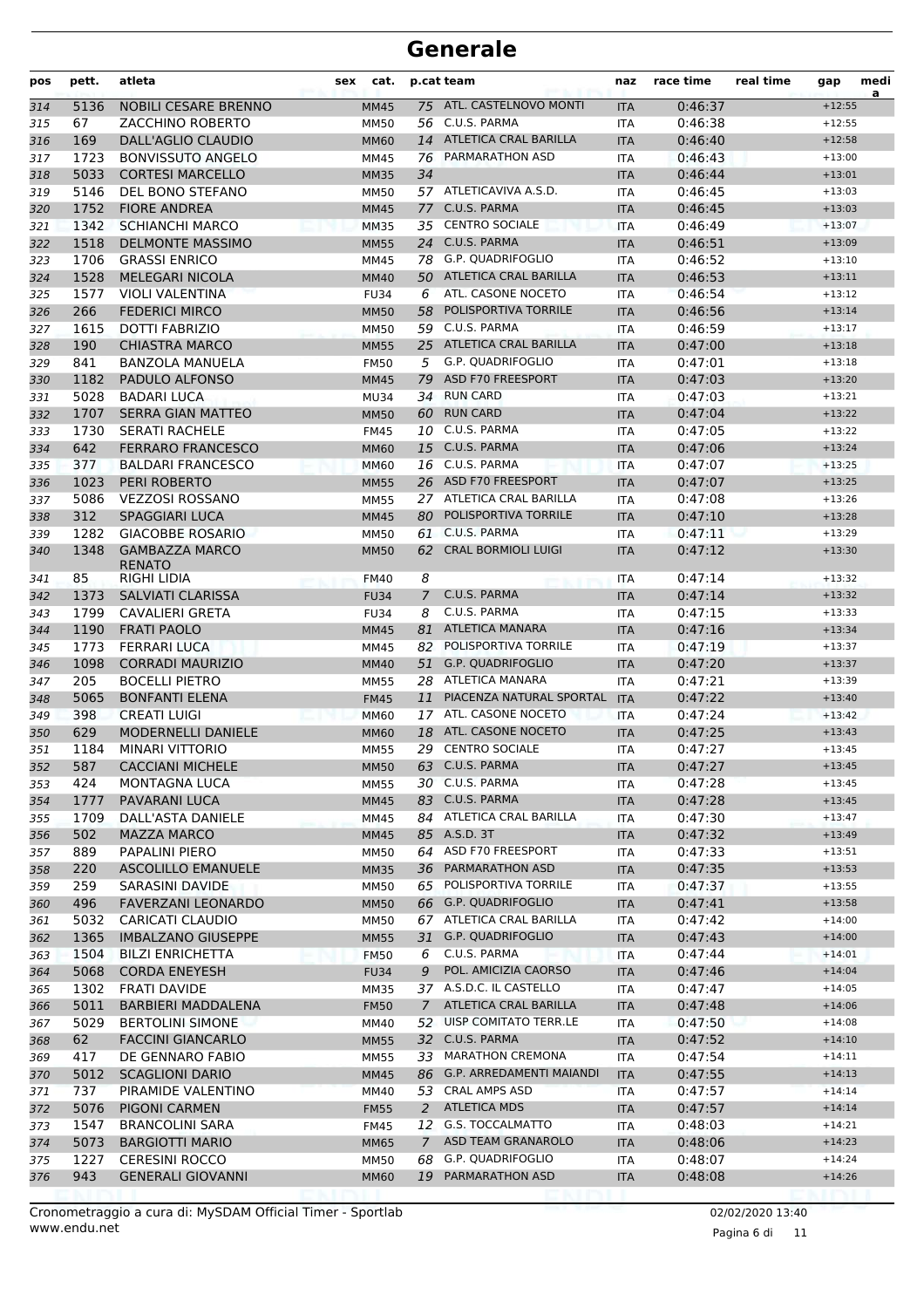| pos        | pett.        | atleta                                             | <b>sex</b><br>cat.         |                | p.cat team                                              | naz               | race time          | real time | gap                  | medi<br>a |
|------------|--------------|----------------------------------------------------|----------------------------|----------------|---------------------------------------------------------|-------------------|--------------------|-----------|----------------------|-----------|
| 377        | 1209         | <b>MASINO SIMONA</b>                               | <b>FM40</b>                | 9              | ASD F70 FREESPORT                                       | <b>ITA</b>        | 0:48:09            |           | $+14:26$             |           |
| 378        | 1719         | CORRADINO ALESSANDRO                               | MM40                       |                | 54 C.U.S. PARMA                                         | ITA               | 0:48:10            |           | $+14:27$             |           |
| 379        | 328          | <b>BAZZANI PATRIZIA</b>                            | <b>FM55</b>                | 3              | UISP COMITATO TERR.LE                                   | <b>ITA</b>        | 0:48:11            |           | $+14:29$             |           |
| 380        | 980          | <b>ABBRUZZESE MARCO</b>                            | MM40                       | 55             | ATLETICA MANARA                                         | ITA               | 0:48:12            |           | $+14:30$             |           |
| 381        | 657          | ROSSI EMANUELA                                     | <b>FM45</b>                | 13             |                                                         | <b>ITA</b>        | 0:48:12            |           | $+14:30$             |           |
| 382        | 1043         | <b>MORI MICHELE</b>                                | MM40                       |                | 56 C.U.S. PARMA                                         | <b>ITA</b>        | 0:48:15            |           | $+14:33$             |           |
| 383        | 327          | <b>FRIGNANI PAOLO</b>                              | <b>MM50</b>                | 69             | ASD SAMPOLESE BASKET &                                  | <b>ITA</b>        | 0:48:17            |           | $+14:35$             |           |
| 384        | 1085         | <b>NUZZO IVAN</b>                                  | <b>MM45</b>                |                | 87 CITTADELLA 1592 PARMA                                | <b>ITA</b>        | 0:48:17            |           | $+14:35$             |           |
| 385        | 5027         | <b>FARINA ANTONELLA</b>                            | <b>FM50</b>                | 8              | <b>PRO AVIS CASTELNUOVO</b><br>ASD PRO AVIS CASTELNUOVO | <b>ITA</b>        | 0:48:19            |           | $+14:37$<br>$+14:37$ |           |
| 386        | 5077         | <b>BALDINI MASSIMO</b><br><b>CARINI STEFANO</b>    | MM60                       | 20             | <b>G.S. DILETTANTISTICO</b>                             | <b>ITA</b>        | 0:48:19<br>0:48:20 |           |                      |           |
| 387<br>388 | 5121<br>884  | <b>RICCI ANTONIO</b>                               | <b>MM60</b><br>MM40        | 21             | 57 RUN CARD                                             | <b>ITA</b><br>ITA | 0:48:21            |           | $+14:37$<br>$+14:39$ |           |
| 389        | 243          | <b>FONTECHIARI GIANLUCA</b>                        | <b>MM45</b>                | 88             | <b>G.S. TOCCALMATTO</b>                                 | <b>ITA</b>        | 0:48:23            |           | $+14:41$             |           |
| 390        | 427          | MASOLA MASSIMO                                     | <b>MM55</b>                |                | 34 ATLETICA MANARA                                      | ITA               | 0:48:24            |           | $+14:42$             |           |
| 391        | 1051         | <b>COLOMBI PAOLO</b>                               | <b>MM50</b>                |                | 70 ATL. CASONE NOCETO                                   | <b>ITA</b>        | 0:48:25            |           | $+14:42$             |           |
| 392        | 1786         | ROTONDO FEDERICA                                   | <b>FM40</b>                |                | 10 C.U.S. PARMA                                         | ITA               | 0:48:25            |           | $+14:43$             |           |
| 393        | 1225         | <b>FRATI LORENZO</b>                               | <b>MM50</b>                |                | 71 C.U.S. PARMA                                         | <b>ITA</b>        | 0:48:27            |           | $+14:44$             |           |
| 394        | 1715         | TAGLIAFERRI SARA                                   | <b>FM40</b>                | 11             | <b>CENTRO SOCIALE</b>                                   | ITA               | 0:48:28            |           | $+14:46$             |           |
| 395        | 1433         | <b>CERINELLI LUCA</b>                              | <b>MM55</b>                |                | 35 CENTRO SOCIALE                                       | <b>ITA</b>        | 0:48:28            |           | $+14:46$             |           |
| 396        | 451          | TURCHI CORRADO                                     | <b>MM50</b>                |                | 72 CRAL AMPS ASD                                        | ITA               | 0:48:34            |           | $+14:52$             |           |
| 397        | 1390         | <b>ZOBOLI LAURA</b>                                | <b>FU34</b>                |                | 10 C.U.S. PARMA                                         | <b>ITA</b>        | 0:48:35            |           | $+14:53$             |           |
| 398        | 622          | <b>DOLCI SIMONE</b>                                | <b>MU34</b>                |                | 35 A.S.D.C. IL CASTELLO                                 | <b>ITA</b>        | 0:48:36            |           | $+14:54$             |           |
| 399        | 1336         | <b>BERNARDI ERIKA</b>                              | <b>FM35</b>                | $\overline{a}$ | <b>PARMARATHON ASD</b>                                  | <b>ITA</b>        | 0:48:41            |           | $+14:58$             |           |
| 400        | 1050         | <b>GANDOLFI PIETRO</b>                             | <b>MM50</b>                | 73             |                                                         | ITA               | 0:48:41            |           | $+14:59$             |           |
| 401        | 5069         | PEROTTI VALTER                                     | <b>MM40</b>                | 58             | <b>BALLOTTA CAMP</b>                                    | <b>ITA</b>        | 0:48:42            |           | $+15:00$             |           |
| 402        | 761          | <b>ZATTI SELENA</b>                                | <b>FM35</b>                |                | 3 ASD F70 FREESPORT                                     | ITA               | 0:48:46            |           | $+15:04$             |           |
| 403        | 273          | <b>BENDINI FILIPPO</b>                             | <b>MM40</b>                |                | 59 ASD F70 FREESPORT                                    | <b>ITA</b>        | 0:48:47            |           | $+15:04$             |           |
| 404        | 1215         | LIGABUE GIORGIO                                    | <b>MM70</b>                | 2              | ATL. CASONE NOCETO                                      | <b>ITA</b>        | 0:48:52            |           | $+15:09$             |           |
| 405        | 5090         | <b>VALERI SABRINA</b>                              | <b>FM50</b>                | 9              | PIACENZA NATURAL SPORTAL                                | <b>ITA</b>        | 0:48:52            |           | $+15:10$             |           |
| 406        | 5006         | <b>SCIMECA NICOLA</b>                              | MM45                       | 89             | <b>KINO MANA</b>                                        | <b>ITA</b>        | 0:48:53            |           | $+15:11$             |           |
| 407        | 765          | <b>FRANZOSI NICOLETTA</b>                          | <b>FM35</b>                | $\overline{4}$ | <b>PARMARATHON ASD</b>                                  | <b>ITA</b>        | 0:48:55            |           | $+15:13$             |           |
| 408        | 5142         | <b>MALINVERNO FRANCESCO</b>                        | MM40                       |                | 60 VENGO LI' ASD                                        | ITA               | 0:48:56            |           | $+15:13$             |           |
| 409        | 724<br>5087  | <b>GAVEZZOTTI SERGIO</b><br><b>CAPORETTO PAOLA</b> | <b>MM40</b>                | 61             | <b>PARMARATHON ASD</b><br>ATLETICA MANARA               | <b>ITA</b>        | 0:48:59            |           | $+15:16$             |           |
| 410<br>411 | 764          | <b>ROBUSTI MARIO</b>                               | <b>FM45</b><br><b>MM35</b> | 14<br>38       | <b>RUN CARD</b>                                         | ITA<br><b>ITA</b> | 0:49:00<br>0:49:01 |           | $+15:18$<br>$+15:19$ |           |
| 412        | 5154         | <b>D'ANDREA CALOGERO</b>                           | <b>MM35</b>                | 39             | PARMARATHON ASD                                         | <b>ITA</b>        | 0:49:03            |           | $+15:21$             |           |
| 413        | 1172         | <b>DEL PORTO GIULIA</b>                            | <b>FU34</b>                | 11             | C.U.S. PARMA                                            | <b>ITA</b>        | 0:49:04            |           | $+15:21$             |           |
| 414        | 620          | <b>FIORILLO SALVATORE</b>                          | <b>MM50</b>                |                | 74 G.S. TOCCALMATTO                                     | ITA               | 0:49:04            |           | $+15:22$             |           |
| 415        | 938          | <b>GIACALONE MASSIMILIANO</b>                      | <b>MM50</b>                |                | 75 G.S. TOCCALMATTO                                     | <b>ITA</b>        | 0:49:05            |           | $+15:22$             |           |
| 416        | 5173         | ERCOLINI MASSIMIGLIANO                             | MM50                       | 76             |                                                         | ITA               | 0:49:05            |           | $+15:23$             |           |
| 417        | 1477         | <b>MOZZONI FRANCESCO</b>                           | <b>MM40</b>                |                | 62 C.U.S. PARMA                                         | <b>ITA</b>        | 0:49:12            |           | $+15:30$             |           |
| 418        | 35           | <b>SARDIN WILMA</b>                                | <b>FM55</b>                | 4              | +KUOTA ASD                                              | ITA               | 0:49:14            |           | $+15:32$             |           |
| 419        | 1143         | <b>MOVILLI DANIELE</b>                             | <b>MM45</b>                |                | 90 CRAL AMPS ASD                                        | <b>ITA</b>        | 0:49:14            |           | $+15:32$             |           |
| 420        | 167          | <b>GHIRETTI DAVIDE</b>                             | <b>MM40</b>                |                | 63 C.U.S. PARMA                                         | ITA               | 0:49:15            |           | $+15:33$             |           |
| 421        | 5132         | <b>MONTEVERDI MARTINA</b>                          | <b>FU34</b>                |                | 12 C.U.S. PARMA                                         | <b>ITA</b>        | 0:49:17            |           | $+15:35$             |           |
| 422        | 1095         | MONTEVERDI MASSIMO                                 | MM55                       |                | 36 C.U.S. PARMA                                         | <b>ITA</b>        | 0:49:17            |           | $+15:35$             |           |
| 423        | 562          | <b>SASSI LUCA</b>                                  | <b>MM45</b>                |                | 91 ASD F70 FREESPORT                                    | <b>ITA</b>        | 0:49:18            |           | $+15:35$             |           |
| 424        | 1173         | <b>BELLOLI MASSIMO</b>                             | <b>MM50</b>                |                | 77 CRAL AMPS ASD                                        | ITA               | 0:49:20            |           | $+15:38$             |           |
| 425        | 1052         | <b>CARRA SILVIA</b>                                | <b>FM45</b>                |                | 15 ATLETICA CRAL BARILLA                                | <b>ITA</b>        | 0:49:23            |           | $+15:41$             |           |
| 426        | 877          | <b>BERTONI FRANCESCA</b>                           | <b>FM40</b>                |                | 12 FITNESS TIME SSD A R.L.                              | ITA               | 0:49:24            |           | $+15:41$             |           |
| 427        | 1701         | <b>BELLUCCI ALESSANDRA</b>                         | <b>FM50</b>                |                | 10 PARMARATHON ASD                                      | <b>ITA</b>        | 0:49:25            |           | $+15:42$             |           |
| 428        | 772          | PAINI SCILLA                                       | <b>FM50</b>                | 11             | PARMARATHON ASD                                         | ITA               | 0:49:25            |           | $+15:43$             |           |
| 429        | 1346         | <b>GAZZA MATTEO</b>                                | <b>MM45</b>                |                | 92 CENTRO SOCIALE                                       | <b>ITA</b>        | 0:49:27            |           | $+15:45$             |           |
| 430        | 5018         | RAVANETTI DAVIDE                                   | MM45                       |                | 93 RUN CARD                                             | ITA               | 0:49:29            |           | $+15:47$             |           |
| 431        | 1091         | <b>ORATI ROBERTO</b>                               | <b>MM55</b>                |                | 37 POLISPORTIVA TORRILE                                 | <b>ITA</b>        | 0:49:33            |           | $+15:51$             |           |
| 432        | 5162         | PESCI ROBERTO                                      | MM45                       |                | 94 PARMARATHON ASD                                      | <b>ITA</b>        | 0:49:34            |           | $+15:52$             |           |
| 433        | 5101         | <b>SACCHI BARBARA</b>                              | <b>FM45</b>                | 16             | RUNNING OLTREPO'                                        | <b>ITA</b>        | 0:49:35            |           | $+15:53$             |           |
| 434        | 1074<br>1767 | LANZAFAME PIERANDREA<br><b>CAFARO GIACOMO</b>      | <b>MM45</b>                | 95             | 64 CENTRO SOCIALE                                       | ITA               | 0:49:39<br>0:49:40 |           | $+15:56$<br>$+15:58$ |           |
| 435<br>436 | 5110         | MULI MATTIA                                        | <b>MM40</b><br><b>MM35</b> |                | 40 G.P. QUADRIFOGLIO                                    | <b>ITA</b><br>ITA | 0:49:44            |           | $+16:02$             |           |
| 437        | 557          | PINI RODOLFO                                       | <b>MM40</b>                |                | 65 ATL. CASONE NOCETO                                   | <b>ITA</b>        | 0:49:45            |           | $+16:03$             |           |
| 438        | 500          | <b>BUSCICCHIO FRANCESCA</b>                        | <b>FU34</b>                | 13             |                                                         | ITA               | 0:49:56            |           | $+16:14$             |           |
| 439        | 721          | <b>SANTINI TOMMASO</b>                             | <b>MM55</b>                |                | 38 ATLETICA MANARA                                      | <b>ITA</b>        | 0:49:56            |           | $+16:14$             |           |
| 440        | 5111         | <b>BUSO ALESSANDRO</b>                             | MM40                       |                | 66 UISP COMITATO TERR.LE                                | ITA               | 0:49:57            |           | $+16:15$             |           |
|            |              |                                                    |                            |                |                                                         |                   |                    |           |                      |           |

Pagina 7 di 11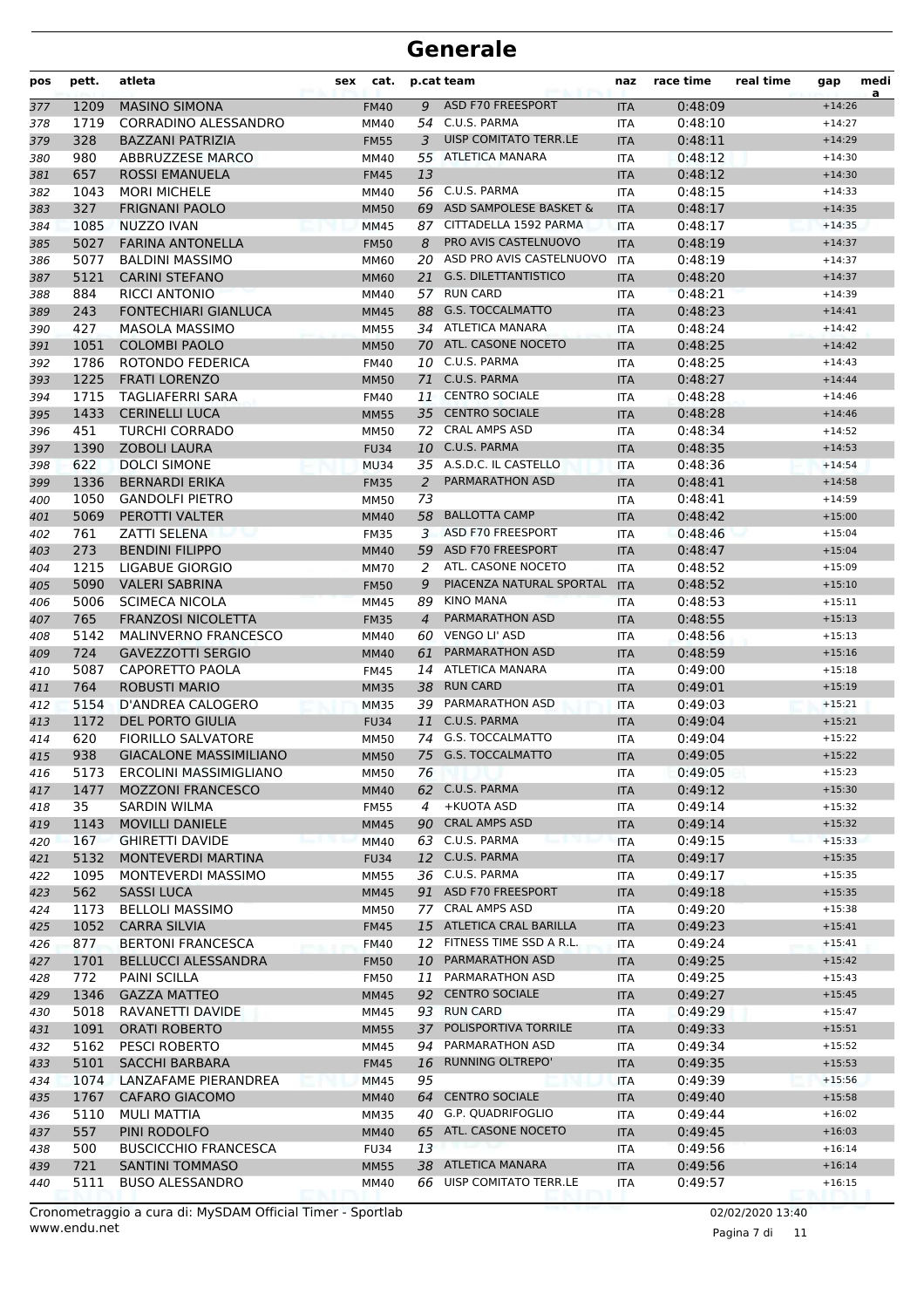| pos | pett. | atleta                               | cat.<br>sex |             | p.cat team                                         | naz        | race time | real time | gap      | medi<br>a |
|-----|-------|--------------------------------------|-------------|-------------|----------------------------------------------------|------------|-----------|-----------|----------|-----------|
| 441 | 1744  | <b>BALDINI NOVELLA</b>               | <b>FM45</b> |             | 17 ATLETICA MANARA                                 | <b>ITA</b> | 0:50:00   |           | $+16:17$ |           |
| 442 | 1067  | <b>MANCINO PIERLUIGI</b>             | <b>MM35</b> | 41          | <b>RUN CARD</b>                                    | <b>ITA</b> | 0:50:01   |           | $+16:19$ |           |
| 443 | 181   | <b>BUSSONI IVANO</b>                 | <b>MM55</b> | 39          | <b>PARMARATHON ASD</b>                             | <b>ITA</b> | 0:50:02   |           | $+16:20$ |           |
| 444 | 1657  | AZZOLINI GABRIELE                    | <b>MM50</b> |             | 78 C.U.S. PARMA                                    | <b>ITA</b> | 0:50:05   |           | $+16:22$ |           |
| 445 | 729   | <b>FERRARI FABIO</b>                 | <b>MM40</b> | 67          | POLISPORTIVA TORRILE                               | <b>ITA</b> | 0:50:05   |           | $+16:22$ |           |
| 446 | 1661  | <b>BARZONI ERICA</b>                 | <b>FM40</b> |             | 13 ASD F70 FREESPORT                               | <b>ITA</b> | 0:50:05   |           | $+16:23$ |           |
| 447 | 247   | <b>GOBBI GIANFRANCO</b>              | <b>MM55</b> | 40          | POLISPORTIVA TORRILE                               | <b>ITA</b> | 0:50:05   |           | $+16:23$ |           |
| 448 | 711   | <b>BARBIERI NICOLA</b>               | MM45        | 96          |                                                    | <b>ITA</b> | 0:50:11   |           | $+16:28$ |           |
| 449 | 507   | <b>BACCHINI GIAN PAOLO</b>           | <b>MM40</b> |             | 68 G.P. QUADRIFOGLIO                               | <b>ITA</b> | 0:50:12   |           | $+16:29$ |           |
| 450 | 1491  | PICCIOLO MAURIZIO                    | <b>MM55</b> | 41          | UISP COMITATO TERR.LE                              | <b>ITA</b> | 0:50:14   |           | $+16:31$ |           |
| 451 | 5105  | <b>AGRIANIDIS NICOLAS</b>            | <b>MM50</b> | 79          | UISP COMITATO TERR.LE                              | <b>ITA</b> | 0:50:15   |           | $+16:33$ |           |
| 452 | 250   | CATELLANI DANIELE                    | <b>MM55</b> | 42          |                                                    | <b>ITA</b> | 0:50:17   |           | $+16:35$ |           |
| 453 | 584   | <b>DEPEDRI MARCO</b>                 | <b>MM55</b> | 43          | C.U.S. PARMA                                       | <b>ITA</b> | 0:50:18   |           | $+16:36$ |           |
| 454 | 444   | <b>BERNABEI FRANCESCA</b>            | <b>FU34</b> |             | 14 RUN CARD                                        | <b>ITA</b> | 0:50:19   |           | $+16:36$ |           |
| 455 | 1592  | <b>RABONI VERUSKA</b>                | <b>FM45</b> |             | 18 ATL. CASONE NOCETO                              | <b>ITA</b> | 0:50:19   |           | $+16:37$ |           |
| 456 | 1731  | DALLATURCA DIEGO                     | <b>MM50</b> |             | 80 RUN CARD                                        | ITA        | 0:50:19   |           | $+16:37$ |           |
| 457 | 5039  | <b>ORMITTI FRANCESCA</b>             | <b>FM40</b> |             | 14 C.U.S. PARMA                                    | <b>ITA</b> | 0:50:20   |           | $+16:38$ |           |
| 458 | 911   | SORESI BORDINI CHIARA                | <b>FM50</b> |             | 12 C.U.S. PARMA                                    | <b>ITA</b> | 0:50:21   |           | $+16:38$ |           |
| 459 | 1721  | <b>TAROPPIO EMANUELA</b>             | <b>FM40</b> | 15          | <b>CRAL AMPS ASD</b>                               | <b>ITA</b> | 0:50:24   |           | $+16:41$ |           |
| 460 | 820   | <b>CARPI MARTINA</b>                 | <b>FU34</b> |             | 15 POLISPORTIVA TORRILE                            | <b>ITA</b> | 0:50:27   |           | $+16:45$ |           |
| 461 | 886   | <b>CAPRETTO STEFANO</b>              | <b>MM40</b> | 69          | PARMARATHON ASD                                    | <b>ITA</b> | 0:50:28   |           | $+16:45$ |           |
| 462 | 1056  | <b>FERRARONI FABIO</b>               | <b>MM40</b> |             | 70 ATLETICA MANARA                                 | <b>ITA</b> | 0:50:29   |           | $+16:46$ |           |
| 463 | 1508  | <b>BERTOLINI SERENA</b>              | <b>FM35</b> | 5           | <b>PARMARATHON ASD</b>                             | <b>ITA</b> | 0:50:29   |           | $+16:47$ |           |
| 464 | 1031  | <b>FAGGIOLI LORENZO</b>              | MM40        | 71          |                                                    | <b>ITA</b> | 0:50:29   |           | $+16:47$ |           |
| 465 | 771   | <b>PINI SIMONE</b>                   | <b>MM45</b> | 97          | <b>G.S. TOCCALMATTO</b>                            | <b>ITA</b> | 0:50:35   |           | $+16:52$ |           |
| 466 | 223   | <b>CREMONA COLOMBO</b>               | <b>MM50</b> |             | 81 ATLETICA MANARA                                 | <b>ITA</b> | 0:50:35   |           | $+16:53$ |           |
| 467 | 898   | <b>MODICA VALENTINA</b>              | <b>FM45</b> | 19          | PARMARATHON ASD                                    | <b>ITA</b> | 0:50:37   |           | $+16:54$ |           |
| 468 | 913   | OLIVIERO MARIA DANIELA               | <b>FU34</b> | 16          |                                                    | ITA        | 0:50:37   |           | $+16:55$ |           |
| 469 | 743   | REDAELLI STEFANO                     | <b>MM50</b> | 82          | C.U.S. PARMA                                       | <b>ITA</b> | 0:50:38   |           | $+16:55$ |           |
| 470 | 456   | <b>CHIESA MAURO</b>                  | MM55        | 44          | <b>CIRCOLO MINERVA ASD</b>                         | <b>ITA</b> | 0:50:40   |           | $+16:58$ |           |
| 471 | 732   | <b>IAPOZZUTO NICOLA</b>              | <b>MM50</b> |             | 83 C.U.S. PARMA                                    | <b>ITA</b> | 0:50:41   |           | $+16:58$ |           |
| 472 | 1806  | PIETRANTONIO ROBERTO                 | MM65        | 8           | G.P. QUADRIFOGLIO                                  | <b>ITA</b> | 0:50:42   |           | $+17:00$ |           |
| 473 | 880   | <b>ARCURI ANNARITA</b>               | <b>FM35</b> | 6           | PARMARATHON ASD                                    | <b>ITA</b> | 0:50:46   |           | $+17:04$ |           |
| 474 | 1761  | <b>GRASSI DAVIDE</b>                 | MM45        | 98          | <b>CENTRO SOCIALE</b>                              | <b>ITA</b> | 0:50:50   |           | $+17:08$ |           |
| 475 | 5118  | <b>GIUFFREDI PAOLO</b>               | <b>MM45</b> | 99          | PARMARATHON ASD                                    | <b>ITA</b> | 0:50:52   |           | $+17:10$ |           |
| 476 | 640   | <b>GHIZZONI ADRIANO</b>              | <b>MU34</b> | 36          | G.P. QUADRIFOGLIO                                  | <b>ITA</b> | 0:50:55   |           | $+17:13$ |           |
| 477 | 221   | <b>CREMONA SERGIO</b>                | <b>MM40</b> |             | 72 ATL. CASONE NOCETO<br>100 CITTADELLA 1592 PARMA | <b>ITA</b> | 0:50:57   |           | $+17:15$ |           |
| 478 | 467   | <b>MONGUIDI ALBERTO</b>              | MM45        |             | POL. AMICIZIA CAORSO                               | <b>ITA</b> | 0:50:58   |           | $+17:15$ |           |
| 479 | 5051  | <b>VISENTIN LIDIA</b>                | <b>FM50</b> | 13          |                                                    | <b>ITA</b> | 0:50:58   |           | $+17:15$ |           |
| 480 | 1054  | RIZZARDI GIOVANNI<br><b>DOMENICO</b> | <b>MM55</b> |             | 45 LEVANTE USD                                     | ITA        | 0:50:58   |           | $+17:16$ |           |
| 481 | 225   | <b>CARRA DANIELE</b>                 | <b>MM50</b> | 84          | <b>CIRCOLO MINERVA ASD</b>                         | <b>ITA</b> | 0:50:59   |           | $+17:16$ |           |
| 482 | 1281  | <b>CURATI EMANUELE</b>               | <b>MU34</b> |             | 37 ATLETICA MANARA                                 | ITA        | 0:50:59   |           | $+17:17$ |           |
| 483 | 331   | <b>TAGLIAFERRI GIORGIO</b>           | <b>MM55</b> | 46          | PARMARATHON ASD                                    | <b>ITA</b> | 0:51:01   |           | $+17:19$ |           |
| 484 | 1792  | <b>MUSSI DAVIDE</b>                  | MM40        |             | 73 ATLETICA MANARA                                 | ITA        | 0:51:03   |           | $+17:21$ |           |
| 485 | 840   | <b>BERTOZZI GIUSEPPE</b>             | <b>MM60</b> |             | 22 G.P. QUADRIFOGLIO                               | <b>ITA</b> | 0:51:08   |           | $+17:26$ |           |
| 486 | 326   | DALL'AGLIO CARLA                     | <b>FM50</b> |             | 14 ATLETICA MANARA                                 | <b>ITA</b> | 0:51:10   |           | $+17:27$ |           |
| 487 | 5133  | <b>BALDINI ROBERTA</b>               | <b>FM45</b> |             | 20 FG. ATL. FALEGNAMERIA                           | <b>ITA</b> | 0:51:14   |           | $+17:31$ |           |
| 488 | 1759  | <b>SACCANI MICHELE</b>               | MM45        | 101         |                                                    | ITA        | 0:51:16   |           | $+17:34$ |           |
| 489 | 254   | <b>FAVA LUCIANO</b>                  | <b>MM50</b> |             | 85 POLISPORTIVA TORRILE                            | <b>ITA</b> | 0:51:17   |           | $+17:35$ |           |
| 490 | 579   | <b>SCITA MICHELE</b>                 | MM45        |             | 102 ATL. CASONE NOCETO                             | ITA        | 0:51:18   |           | $+17:36$ |           |
| 491 | 1301  | <b>ARDUINI PAOLO</b>                 | <b>MM50</b> |             | 86 POLISPORTIVA TORRILE                            | <b>ITA</b> | 0:51:18   |           | $+17:36$ |           |
| 492 | 1708  | <b>BERNARDI SIMONE</b>               | MU34        |             | 38 C.U.S. PARMA                                    | ITA        | 0:51:19   |           | $+17:36$ |           |
| 493 | 5001  | <b>COMI GIANCARLO</b>                | <b>MM60</b> |             | 23 ATL. FRI.MA.S.                                  | <b>ITA</b> | 0:51:19   |           | $+17:37$ |           |
| 494 | 5152  | <b>COCCONI FILIPPO</b>               | MM60        |             | 24 UISP COMITATO TERR.LE                           | ITA        | 0:51:21   |           | $+17:38$ |           |
| 495 | 643   | PELORI GABRIELE                      | <b>MU34</b> |             | 39 C.U.S. PARMA                                    | <b>ITA</b> | 0:51:21   |           | $+17:39$ |           |
| 496 | 5122  | LICARI GIUSEPPE                      | MU34        |             | 40 RUN CARD                                        | ITA        | 0:51:22   |           | $+17:40$ |           |
| 497 | 813   | <b>LERZ ALESSIA</b>                  | <b>FM45</b> |             | 21 ATLETICA MANARA                                 | <b>ITA</b> | 0:51:23   |           | $+17:41$ |           |
| 498 | 5064  | <b>TIBERTI SARA</b>                  | <b>FM35</b> | $7^{\circ}$ | <b>KINO MANA</b>                                   | <b>ITA</b> | 0:51:23   |           | $+17:41$ |           |
| 499 | 88    | <b>CAMORALI PIERLUIGI</b>            | <b>MM55</b> | 47          | C.U.S. PARMA                                       | <b>ITA</b> | 0:51:26   |           | $+17:44$ |           |
| 500 | 680   | MORRONE MICHELE                      | MM35        |             | 42 A.S.D.C. IL CASTELLO                            | ITA        | 0:51:28   |           | $+17:46$ |           |
| 501 | 925   | <b>BURRONI BARBARA</b>               | <b>FM40</b> | 16          |                                                    | <b>ITA</b> | 0:51:30   |           | $+17:48$ |           |
| 502 | 5058  | GIOVANELLI BARBARA                   | <b>FM50</b> |             | 15 ATL. FRIGNANO - POL.                            | ITA        | 0:51:31   |           | $+17:49$ |           |
| 503 | 759   | MALPIGHI ANNAMARIA                   | <b>FM40</b> |             | 17 A.S.D.C. IL CASTELLO                            | <b>ITA</b> | 0:51:33   |           | $+17:50$ |           |
|     |       |                                      |             |             |                                                    |            |           |           |          |           |

www.endu.net Cronometraggio a cura di: MySDAM Official Timer - Sportlab 02/02/2020 13:40

Pagina 8 di 11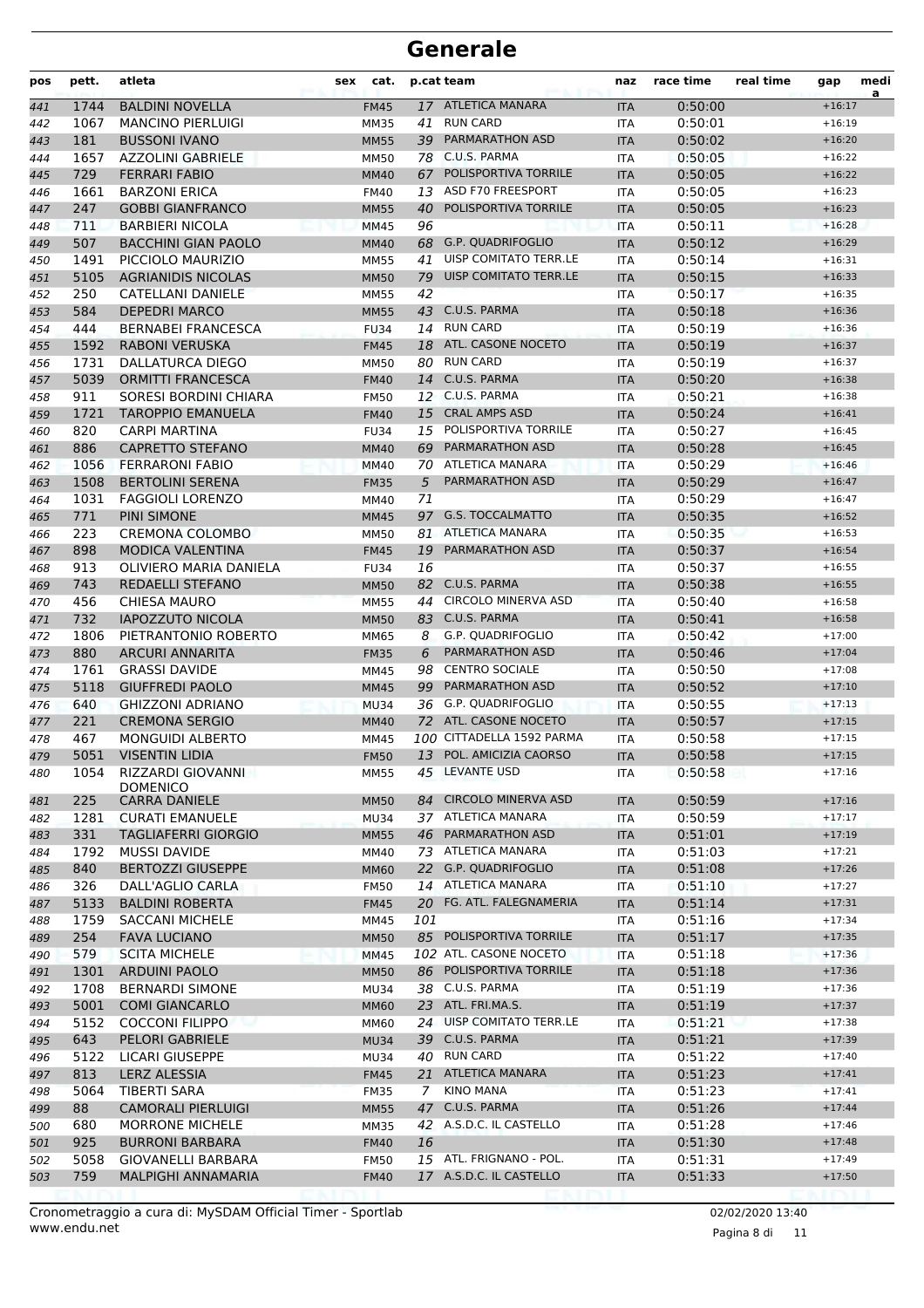| pos        | pett.       | atleta                                       | cat.<br>sex                |         | p.cat team                               | naz                      | race time          | real time | gap                  | medi<br>a |
|------------|-------------|----------------------------------------------|----------------------------|---------|------------------------------------------|--------------------------|--------------------|-----------|----------------------|-----------|
| 504        | 872         | LUCCHETTI ENNIO                              | <b>MM55</b>                | 48      | C.U.S. PARMA                             | <b>ITA</b>               | 0:51:37            |           | $+17:55$             |           |
| 505        | 5084        | <b>CONTI STEFANIA</b>                        | <b>FM45</b>                |         | 22 RUN CARD                              | <b>ITA</b>               | 0:51:38            |           | $+17:56$             |           |
| 506        | 1684        | QUINTAVALLA<br><b>ALESSANDRO</b>             | <b>MM50</b>                |         | 87 ATLETICA CRAL BARILLA                 | <b>ITA</b>               | 0:51:39            |           | $+17:57$             |           |
| 507        | 5040        | <b>BIONDI SAMUEL</b>                         | MM45                       | 103     |                                          | ITA                      | 0:51:40            |           | $+17:58$             |           |
| 508        | 1782        | <b>MARTINI ILARIA</b>                        | <b>FM45</b>                | 23      | POLISPORTIVA TORRILE                     | <b>ITA</b>               | 0:51:40            |           | $+17:58$             |           |
| 509        | 837         | <b>BANZOLA STEFANO</b>                       | <b>MM55</b>                | 49      |                                          | <b>ITA</b>               | 0:51:41            |           | $+17:58$             |           |
| 510        | 454         | <b>GIBERTINI GIULIA</b>                      | <b>FU34</b>                | 17      | PARMARATHON ASD                          | <b>ITA</b>               | 0:51:41            |           | $+17:58$             |           |
| 511        | 1414        | DAPARMA IUGO                                 | MM65                       | 9       | G.P. QUADRIFOGLIO                        | <b>ITA</b>               | 0:51:41            |           | $+17:59$             |           |
| 512        | 596         | <b>ALBIERI MICHELE</b>                       | <b>MM45</b>                |         | 104 RUN CARD                             | <b>ITA</b>               | 0:51:42            |           | $+17:59$             |           |
| 513        | 313         | ELEZI ERIDA                                  | <b>FM35</b>                | 8       | C.U.S. PARMA                             | <b>ITA</b>               | 0:51:46            |           | $+18:04$             |           |
| 514        | 100         | <b>CORUZZI VIVIANA</b>                       | <b>FM50</b>                | 16      | ASD F70 FREESPORT                        | <b>ITA</b>               | 0:51:48            |           | $+18:06$             |           |
| 515        | 1558        | RAFFAINI FRANCESCA                           | <b>FM35</b>                | 9       | C.U.S. PARMA                             | <b>ITA</b>               | 0:51:50            |           | $+18:07$             |           |
| 516        | 1040        | <b>GRASSI IVO</b>                            | <b>MM65</b>                | 10      | <b>KINO MANA</b>                         | <b>ITA</b>               | 0:51:52            |           | $+18:10$             |           |
| 517        | 1424        | <b>VANNINI LUIGI</b>                         | <b>MO75</b>                | 1       | PRO AVIS CASTELNUOVO                     | <b>ITA</b>               | 0:51:52            |           | $+18:10$             |           |
| 518        | 142         | RIZZOLI RAFFAELLA                            | <b>FM55</b>                | 5       | <b>CRAL BORMIOLI LUIGI</b>               | <b>ITA</b>               | 0:51:54            |           | $+18:12$             |           |
| 519        | 299         | RIVA GIULIA                                  | <b>FU34</b>                |         | 18 PARMARATHON ASD                       | <b>ITA</b>               | 0:51:57            |           | $+18:14$             |           |
| 520        | 314         | <b>TEGONI FABRIZIO</b>                       | <b>MM50</b>                | 88      | PARMARATHON ASD                          | <b>ITA</b>               | 0:51:58            |           | $+18:15$             |           |
| 521        | 780         | <b>GUIDETTI ALESSANDRO</b>                   | MM40                       | 74      | <b>RUN CARD</b>                          | <b>ITA</b>               | 0:51:58            |           | $+18:16$             |           |
| 522        | 1102        | <b>SCHIANCHI FILIPPO</b>                     | <b>MM50</b>                | 89      | 19 A.S.D.C. IL CASTELLO                  | <b>ITA</b>               | 0:52:00            |           | $+18:17$             |           |
| 523        | 1570        | <b>NUMANTI PAMELA</b>                        | <b>FU34</b>                |         | PARMARATHON ASD                          | <b>ITA</b>               | 0:52:03            |           | $+18:21$             |           |
| 524        | 1437        | <b>BELLINI BERNARDO</b>                      | <b>MM40</b>                | 75      | 105 ASD F70 FREESPORT                    | <b>ITA</b>               | 0:52:05<br>0:52:06 |           | $+18:22$             |           |
| 525        | 1675<br>124 | SEMINARA GIOVANNI<br><b>BRAGAZZI ALBERTO</b> | MM45                       |         | 90 C.U.S. PARMA                          | <b>ITA</b>               | 0:52:08            |           | $+18:24$<br>$+18:25$ |           |
| 526        | 1391        | <b>ESPOSITO CARMELA</b>                      | <b>MM50</b>                | 6       | C.U.S. PARMA                             | <b>ITA</b>               | 0:52:09            |           | $+18:27$             |           |
| 527        | 5055        | <b>FRIGERI ALBERTO</b>                       | <b>FM55</b>                | 25      | ASD PRO AVIS CASTELNUOVO                 | <b>ITA</b><br><b>ITA</b> | 0:52:10            |           | $+18:28$             |           |
| 528<br>529 | 462         | <b>LEONCINI FEDERICA</b>                     | <b>MM60</b><br><b>FM65</b> | $1^{-}$ | ATL. CASONE NOCETO                       | <b>ITA</b>               | 0:52:11            |           | $+18:29$             |           |
| 530        | 497         | <b>GALLICANI PABLO</b>                       | <b>MM55</b>                |         | 50 G.P. QUADRIFOGLIO                     | <b>ITA</b>               | 0:52:12            |           | $+18:30$             |           |
| 531        | 1139        | SPOTTI NICOLA                                | MM40                       |         | 76 G.P. QUADRIFOGLIO                     | <b>ITA</b>               | 0:52:17            |           | $+18:34$             |           |
| 532        | 541         | <b>DELPOGETTO ROBERTO</b>                    | <b>MM50</b>                | 91      | <b>CRAL BORMIOLI LUIGI</b>               | <b>ITA</b>               | 0:52:22            |           | $+18:40$             |           |
| 533        | 1086        | <b>VENTURINI MARCO</b>                       | <b>MM55</b>                | 51      | <b>RUN CARD</b>                          | <b>ITA</b>               | 0:52:22            |           | $+18:40$             |           |
| 534        | 102         | <b>BIONDOLILLO CRISTINA</b>                  | <b>FM35</b>                | 10      | G.P. QUADRIFOGLIO                        | <b>ITA</b>               | 0:52:23            |           | $+18:41$             |           |
| 535        | 5013        | <b>DOMENICHELLI ILARIA</b>                   | <b>FU34</b>                |         | 20 PARMARATHON ASD                       | <b>ITA</b>               | 0:52:24            |           | $+18:42$             |           |
| 536        | 5           | <b>ASCOLINO ROBERTA</b>                      | <b>FM40</b>                | 18      | PARMARATHON ASD                          | <b>ITA</b>               | 0:52:24            |           | $+18:42$             |           |
| 537        | 113         | UGOLINI GINO                                 | MM60                       |         | 26 C.U.S. PARMA                          | ITA                      | 0:52:28            |           | $+18:46$             |           |
| 538        | 825         | D'URSO TAMARA                                | <b>FM45</b>                | 24      | <b>RUN CARD</b>                          | <b>ITA</b>               | 0:52:30            |           | $+18:48$             |           |
| 539        | 5124        | ROMEI LAURA                                  | <b>FM55</b>                | 7       | ATL. CASTELNOVO MONTI                    | <b>ITA</b>               | 0:52:33            |           | $+18:51$             |           |
| 540        | 31          | <b>RICO' MONICA</b>                          | <b>FM40</b>                |         | 19 G.P. QUADRIFOGLIO                     | <b>ITA</b>               | 0:52:33            |           | $+18:51$             |           |
| 541        | 1187        | <b>FERA CLAUDIO</b>                          | <b>MM45</b>                |         | 106 POLISPORTIVA TORRILE                 | <b>ITA</b>               | 0:52:34            |           | $+18:52$             |           |
| 542        | 835         | VOLTA ALESSANDRO                             | MM60                       |         | 27 CENTRO SOCIALE                        | ITA.                     | 0:52:36            |           | $+18:54$             |           |
| 543        | 1483        | <b>VIDALI GIOVANNA</b>                       | <b>FM50</b>                |         | 17 C.U.S. PARMA                          | ITA                      | 0:52:36            |           | $+18:54$             |           |
| 544        | 5038        | <b>BELCASTRO SALVATORE</b>                   | <b>MM60</b>                |         | 28 TRC TRAVERSETOLO RUNNING ITA          |                          | 0:52:45            |           | $+19:03$             |           |
| 545        | 283         | ZILERI LUCA                                  | <b>MM55</b>                |         | 52 A.S.D.C. IL CASTELLO                  | ITA                      | 0:52:46            |           | $+19:04$             |           |
| 546        | 863         | RIZZELLI LUCA                                | <b>MM35</b>                |         | 43 RUN CARD                              | <b>ITA</b>               | 0:52:48            |           | $+19:05$             |           |
| 547        | 429         | RAGNI PAOLO                                  | <b>MM50</b>                |         | 92 CIRCOLO MINERVA ASD                   | ITA                      | 0:52:48            |           | $+19:06$             |           |
| 548        | 80          | <b>CAMAIONI CHIARA</b>                       | <b>FM35</b>                | 11      | <b>G.S. TOCCALMATTO</b>                  | <b>ITA</b>               | 0:52:58            |           | $+19:15$             |           |
| 549        | 933         | <b>ABELLI GIAN FRANCO</b>                    | MM45                       | 107     |                                          | ITA                      | 0:53:05            |           | $+19:22$             |           |
| 550        | 1093        | <b>BENASSI NICOLA</b>                        | <b>MM50</b>                |         | 93 ATLETICA MANARA                       | <b>ITA</b>               | 0:53:11            |           | $+19:29$             |           |
| 551        | 747         | ZIVERI EDOARDO                               | MM45                       |         | 108 ATL. CASONE NOCETO                   | ITA                      | 0:53:12            |           | $+19:29$             |           |
| 552        | 285         | PAGANUZZI ELENA                              | <b>FM40</b>                |         | 20 A.S.D.C. IL CASTELLO                  | <b>ITA</b>               | 0:53:13            |           | $+19:31$             |           |
| 553        | 5172        | <b>ZERBINI ENRICO</b>                        | <b>MM55</b>                |         | 53 PARMARATHON ASD                       | ITA                      | 0:53:17            |           | $+19:35$             |           |
| 554        | 885         | <b>GENNARI FRANCESCA</b>                     | <b>FM40</b>                | 21      |                                          | <b>ITA</b>               | 0:53:18            |           | $+19:36$             |           |
| 555        | 1094        | TARRICONE VALENTINA                          | <b>FM40</b>                |         | 22 PARMARATHON ASD                       | ITA                      | 0:53:18            |           | $+19:36$             |           |
| 556        | 1103        | ZAVANELLI VALENTINA                          | <b>FM35</b>                | 12      | PARMARATHON ASD                          | <b>ITA</b>               | 0:53:19            |           | $+19:37$             |           |
| 557        | 1029        | <b>GRAVANTE CLAUDIO</b>                      | <b>MM50</b>                | 94      | POLISPORTIVA TORRILE                     | ITA                      | 0:53:25            |           | $+19:43$             |           |
| 558        | 356         | <b>CAVATORTA MARCO</b>                       | <b>MM55</b>                |         | 54 G.P. QUADRIFOGLIO                     | <b>ITA</b>               | 0:53:30            |           | $+19:48$             |           |
| 559        | 214         | <b>MALDINI ROBERTO</b>                       | <b>MM55</b>                |         | 55 CRAL AMPS ASD                         | ITA                      | 0:53:30            |           | $+19:48$             |           |
| 560        | 905         | PIZZETTI PAOLO                               | <b>MM55</b>                |         | 56 CRAL BORMIOLI LUIGI                   | <b>ITA</b>               | 0:53:37            |           | $+19:55$             |           |
| 561        | 1776        | <b>FUSCO ELVIRO</b>                          | MM45                       |         | 109 CENTRO SOCIALE                       | <b>ITA</b>               | 0:53:42            |           | $+20:00$             |           |
| 562        | 174         | PERACCHI VINCENZO                            | <b>MM50</b>                |         | 95 ATLETICA CRAL BARILLA                 | <b>ITA</b>               | 0:53:42            |           | $+20:00$             |           |
| 563        | 5164        | <b>FARINA FEDERICA</b>                       | <b>FM35</b>                |         | 13 PARMARATHON ASD<br>57 ATLETICA MANARA | ITA                      | 0:53:53            |           | $+20:11$<br>$+20:12$ |           |
| 564        | 993<br>941  | <b>MORI MARCO</b><br><b>BUFFA FRANCESCA</b>  | <b>MM55</b><br><b>FM45</b> |         | 25 POLISPORTIVA TORRILE                  | <b>ITA</b><br>ITA        | 0:53:54<br>0:53:56 |           | $+20:14$             |           |
| 565<br>566 | 437         | MEZZADRI DAVIDE                              | <b>MM40</b>                | 77      | <b>CRAL TEP</b>                          | <b>ITA</b>               | 0:54:01            |           | $+20:19$             |           |
|            |             |                                              |                            |         |                                          |                          |                    |           |                      |           |

Pagina 9 di 11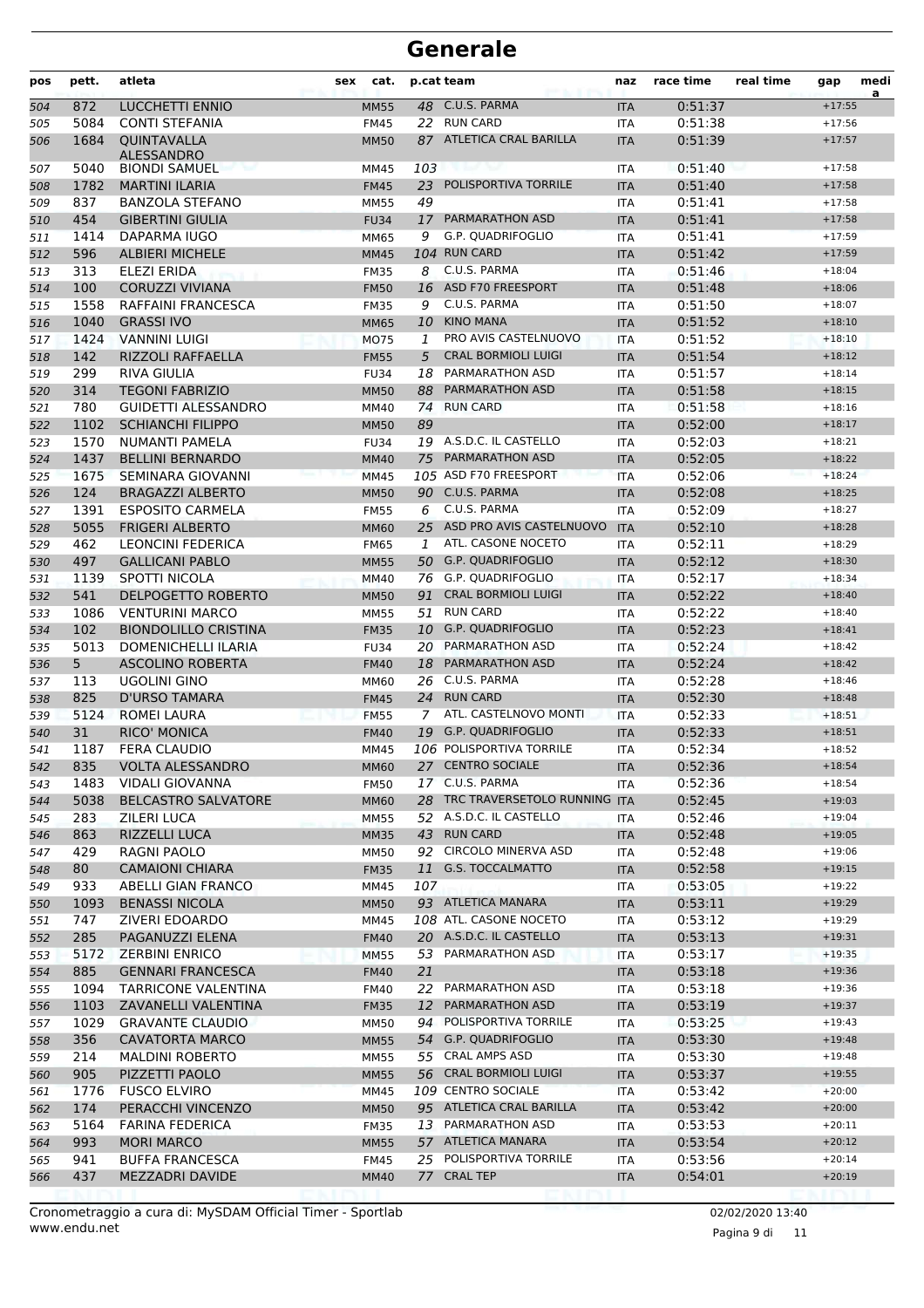| pos | pett. | atleta                                    | <b>sex</b> | cat.        |    | p.cat team                      | naz        | race time | real time | gap      | medi<br>a |
|-----|-------|-------------------------------------------|------------|-------------|----|---------------------------------|------------|-----------|-----------|----------|-----------|
| 567 | 426   | <b>DURACCIO LUCIA</b>                     |            | <b>FM55</b> | 8  | <b>ATLETICA MANARA</b>          | <b>ITA</b> | 0:54:02   |           | $+20:20$ |           |
| 568 | 944   | CASALINI CLAUDIO                          |            | MM65        | 11 | <b>CRAL TEP</b>                 | <b>ITA</b> | 0:54:06   |           | $+20:23$ |           |
| 569 | 153   | <b>MARCHIONI CAROLINA</b>                 |            | <b>FM40</b> |    | 23 C.U.S. PARMA                 | <b>ITA</b> | 0:54:10   |           | $+20:28$ |           |
| 570 | 4     | <b>PASSERINI LUIGI</b>                    |            | <b>MM50</b> |    | 96 C.U.S. PARMA                 | <b>ITA</b> | 0:54:10   |           | $+20:28$ |           |
| 571 | 212   | <b>MORI LUIGI</b>                         |            | <b>MM65</b> |    | 12 ATL. CASONE NOCETO           | <b>ITA</b> | 0:54:13   |           | $+20:30$ |           |
| 572 | 847   | <b>BIONDINI OLIVIA</b>                    |            | <b>FM40</b> |    | 24 ATLETICA MANARA              | <b>ITA</b> | 0:54:14   |           | $+20:31$ |           |
| 573 | 5067  | <b>SCHIAVONE GIUSEPPE</b>                 |            | <b>MM45</b> |    | 110 A.S.D. EQUILIBRA RUNNING    | <b>ITA</b> | 0:54:15   |           | $+20:32$ |           |
| 574 | 1007  | <b>SCAFFARDI MARIAROSA</b>                |            | <b>FM55</b> | 9  | ATL. CASONE NOCETO              | <b>ITA</b> | 0:54:15   |           | $+20:33$ |           |
| 575 | 975   | <b>MUSIARI TIZIANA</b>                    |            | <b>FM50</b> | 18 | <b>PARMARATHON ASD</b>          | <b>ITA</b> | 0:54:18   |           | $+20:36$ |           |
| 576 | 435   | PEDRELLI VERONICA                         |            | <b>FM45</b> | 26 | C.U.S. PARMA                    | <b>ITA</b> | 0:54:21   |           | $+20:38$ |           |
| 577 | 5138  | <b>NEVADO MASIAS MARIA</b><br><b>IOBA</b> |            | <b>FM50</b> | 19 | <b>G.P. ARREDAMENTI MAIANDI</b> | <b>ITA</b> | 0:54:22   |           | $+20:40$ |           |
| 578 | 638   | <b>LOSI RITA</b>                          |            | <b>FM60</b> | 1  | <b>RUN CARD</b>                 | <b>ITA</b> | 0:54:26   |           | $+20:44$ |           |
| 579 | 482   | <b>NICORICI ELENA</b>                     |            | <b>FM35</b> | 14 | ATL. CASONE NOCETO              | <b>ITA</b> | 0:54:31   |           | $+20:49$ |           |
| 580 | 106   | <b>FAVERO EMANUELE</b>                    |            | <b>MM45</b> |    | 111 C.U.S. PARMA                | <b>ITA</b> | 0:54:37   |           | $+20:54$ |           |
| 581 | 781   | <b>SCORTICHINI MARCO</b>                  |            | <b>MM35</b> |    | 44 CRAL AMPS ASD                | <b>ITA</b> | 0:54:41   |           | $+20:58$ |           |
| 582 | 154   | <b>GUATELLI LUCIANO</b>                   |            | <b>MM55</b> |    | 58 POLISPORTIVA TORRILE         | <b>ITA</b> | 0:54:41   |           | $+20:58$ |           |
| 583 | 333   | <b>SCHIANCHI PIETRO</b>                   |            | <b>MM50</b> |    | 97 CENTRO SOCIALE               | <b>ITA</b> | 0:54:42   |           | $+21:00$ |           |
| 584 | 1258  | <b>GUIDOLIN JESSICA</b>                   |            | <b>FM40</b> | 25 | <b>G.P. QUADRIFOGLIO</b>        | <b>ITA</b> | 0:54:44   |           | $+21:01$ |           |
| 585 | 1748  | <b>BONATI LUCIA</b>                       |            | <b>FM50</b> | 20 | <b>CRAL BORMIOLI LUIGI</b>      | <b>ITA</b> | 0:54:44   |           | $+21:02$ |           |
| 586 | 1097  | DE DOMINICIS DONATELLA                    |            | <b>FM50</b> | 21 | C.U.S. PARMA                    | <b>ITA</b> | 0:54:46   |           | $+21:03$ |           |
| 587 | 1619  | <b>BIGLIARDI SARA</b>                     |            | <b>FM45</b> |    | 27 ATLETICA CRAL BARILLA        | <b>ITA</b> | 0:54:46   |           | $+21:03$ |           |
| 588 | 293   | <b>MARCHESELLI</b><br><b>MASSIMILIANO</b> |            | MM40        | 78 |                                 | <b>ITA</b> | 0:54:46   |           | $+21:04$ |           |
| 589 | 1644  | AMPOLLINI GIOVANNA                        |            | <b>FM40</b> | 26 | A.S.D.C. IL CASTELLO            | <b>ITA</b> | 0:54:48   |           | $+21:06$ |           |
| 590 | 53    | <b>RUFFOLO FRANCESCO</b>                  |            | <b>MM50</b> | 98 | <b>CENTRO SOCIALE</b>           | <b>ITA</b> | 0:54:51   |           | $+21:08$ |           |
| 591 | 1771  | <b>BARONI ANDREA</b>                      |            | <b>MM50</b> |    | 99 C.U.S. PARMA                 | <b>ITA</b> | 0:54:57   |           | $+21:14$ |           |
| 592 | 703   | <b>ORSINI GIUSEPPE</b>                    |            | <b>MM70</b> | 3  | C.U.S. PARMA                    | <b>ITA</b> | 0:55:03   |           | $+21:21$ |           |
| 593 | 265   | <b>REBECCHI FEDERICA</b>                  |            | <b>FM45</b> | 28 | POLISPORTIVA TORRILE            | <b>ITA</b> | 0:55:05   |           | $+21:22$ |           |
| 594 | 914   | CAGGIATI PAOLO                            |            | <b>MM65</b> | 13 |                                 | <b>ITA</b> | 0:55:16   |           | $+21:34$ |           |
| 595 | 1117  | CASTAGNETTI GLORIA                        |            | <b>FU34</b> | 21 | PARMARATHON ASD                 | <b>ITA</b> | 0:55:20   |           | $+21:37$ |           |
| 596 | 667   | <b>BERNARDI VINCENZA</b>                  |            | <b>FM55</b> | 10 | POLISPORTIVA TORRILE            | <b>ITA</b> | 0:55:25   |           | $+21:42$ |           |
| 597 | 144   | MAFFEZZOLI MASSIMILIANO                   |            | <b>MM50</b> |    | 100 ATL. CASONE NOCETO          | <b>ITA</b> | 0:55:32   |           | $+21:50$ |           |
| 598 | 614   | <b>FERRARI DOMENICO</b>                   |            | <b>MM55</b> |    | 59 RUN CARD                     | <b>ITA</b> | 0:55:33   |           | $+21:51$ |           |
| 599 | 1025  | <b>SARTORI LORENZA</b>                    |            | <b>FM45</b> | 29 |                                 | <b>ITA</b> | 0:55:33   |           | $+21:51$ |           |
| 600 | 927   | DE MARTINO MARIA<br><b>IMMACOLATA</b>     |            | <b>FM35</b> | 15 | PARMARATHON ASD                 | <b>ITA</b> | 0:55:33   |           | $+21:51$ |           |
| 601 | 1643  | <b>BOREA LAURA</b>                        |            | <b>FM50</b> |    | 22 PARMARATHON ASD              | <b>ITA</b> | 0:55:34   |           | $+21:51$ |           |
| 602 | 712   | <b>VERRATTI MANUELA</b>                   |            | <b>FM40</b> | 27 | PARMARATHON ASD                 | <b>ITA</b> | 0:55:34   |           | $+21:51$ |           |
| 603 | 368   | <b>ZANELLI WALTER</b>                     |            | <b>MM65</b> | 14 | ATL. CASONE NOCETO              | <b>ITA</b> | 0:55:40   |           | $+21:58$ |           |
| 604 | 554   | <b>AMADEI SIMONA</b>                      |            | <b>FM45</b> |    | 30 RUN CARD                     | ITA        | 0:55:42   |           | $+22:00$ |           |
| 605 | 887   | <b>GRASSI TATIANA</b>                     |            | <b>FM45</b> |    | 31 C.U.S. PARMA                 | <b>ITA</b> | 0:55:43   |           | $+22:00$ |           |
| 606 | 823   | <b>COVATI DANIELE</b>                     |            | <b>MM55</b> |    | 60 ATLETICA MANARA              | ITA        | 0:55:43   |           | $+22:00$ |           |
| 607 | 942   | <b>GROSSI MARGHERITA</b>                  |            | <b>FU34</b> |    | 22 ATLETICA MANARA              | <b>ITA</b> | 0:55:54   |           | $+22:11$ |           |
| 608 | 1277  | <b>MORI MASSIMO</b>                       |            | <b>MM50</b> |    | 101 ASD F70 FREESPORT           | ITA        | 0:55:58   |           | $+22:15$ |           |
| 609 | 5148  | SPONZIELLO MIRELLA                        |            | <b>FM45</b> |    | 32 ATLETICA FRIGNANO PAVULLO    | <b>ITA</b> | 0:56:02   |           | $+22:19$ |           |
| 610 | 801   | <b>MANARA MICHELE</b>                     |            | MM45        |    | 112 PARMARATHON ASD             | ITA        | 0:56:04   |           | $+22:22$ |           |
| 611 | 183   | <b>CATALDI CARMELO FELICE</b>             |            | <b>MM50</b> |    | 102 UISP COMITATO TERR.LE       | <b>ITA</b> | 0:56:09   |           | $+22:26$ |           |
| 612 | 305   | <b>CANDIDO LUCA</b>                       |            | <b>MM35</b> |    | 45 PARMARATHON ASD              | ITA        | 0:56:11   |           | $+22:29$ |           |
| 613 | 1271  | <b>GIAMBATTISTA ANNA</b>                  |            | <b>FM40</b> |    | 28 G.S. TOCCALMATTO             | <b>ITA</b> | 0:56:29   |           | $+22:47$ |           |
| 614 | 858   | PATTINI FEDERICO                          |            | <b>MM45</b> |    | 113 ATL. CASONE NOCETO          | ITA        | 0:56:31   |           | $+22:48$ |           |
| 615 | 1125  | PARISE VASCO FRANCESCO                    |            | <b>MM35</b> | 46 |                                 | <b>ITA</b> | 0:56:36   |           | $+22:54$ |           |
| 616 | 5005  | CAGGIATI ALESSANDRO                       |            | <b>MM50</b> |    | 103 C.U.S. PARMA                | ITA.       | 0:56:38   |           | $+22:55$ |           |
| 617 | 575   | <b>GRANELLI FRANCESCA</b>                 |            | <b>FM40</b> |    | 29 ATL. CASONE NOCETO           | <b>ITA</b> | 0:56:39   |           | $+22:57$ |           |
| 618 | 1078  | PESSINA MONICA                            |            | <b>FM50</b> |    | 23 C.U.S. PARMA                 | ITA        | 0:56:45   |           | $+23:03$ |           |
| 619 | 1394  | PANTO' FRANCESCO                          |            | <b>MM50</b> |    | 104 ATLETICA CRAL BARILLA       | <b>ITA</b> | 0:56:49   |           | $+23:07$ |           |
| 620 | 1295  | PASTORINO LUCA                            |            | MM60        |    | 29 ATLETICA MANARA              | ITA        | 0:56:50   |           | $+23:08$ |           |
| 621 | 883   | <b>FAGIOLI ELISA</b>                      |            | <b>FM40</b> |    | 30 RUN CARD                     | <b>ITA</b> | 0:56:50   |           | $+23:08$ |           |
| 622 | 324   | FRAGNI ALESSANDRO                         |            | <b>MM50</b> |    | 105 CIRCOLO MINERVA ASD         | ITA        | 0:56:51   |           | $+23:09$ |           |
| 623 | 966   | <b>BODINI MICHELA</b>                     |            | <b>FM40</b> | 31 |                                 | <b>ITA</b> | 0:56:57   |           | $+23:15$ |           |
| 624 | 1142  | ZANELLATI TIZIANO                         |            | <b>MM50</b> |    | 106 GS TORRILE ASD              | ITA        | 0:57:12   |           | $+23:30$ |           |
| 625 | 1363  | <b>CABRINI GABRIELE</b>                   |            | <b>MM55</b> |    | 61 POLISPORTIVA TORRILE         | <b>ITA</b> | 0:57:12   |           | $+23:30$ |           |
| 626 | 5123  | <b>SCANDIFFO CLAUDIO</b>                  |            | <b>MU34</b> |    | 41 LIBERI                       | ITA        | 0:57:14   |           | $+23:32$ |           |
| 627 | 369   | <b>OLIVIERI ROBERTA</b>                   |            | <b>FM50</b> |    | 24 CENTRO SOCIALE               | <b>ITA</b> | 0:57:17   |           | $+23:34$ |           |
| 628 | 5156  | <b>ROSSI FEDERICO</b>                     |            | <b>FM50</b> |    | 25 LIBERI                       | ITA        | 0:57:17   |           | $+23:35$ |           |

www.endu.net Cronometraggio a cura di: MySDAM Official Timer - Sportlab 02/02/2020 13:40

Pagina 10 di 11